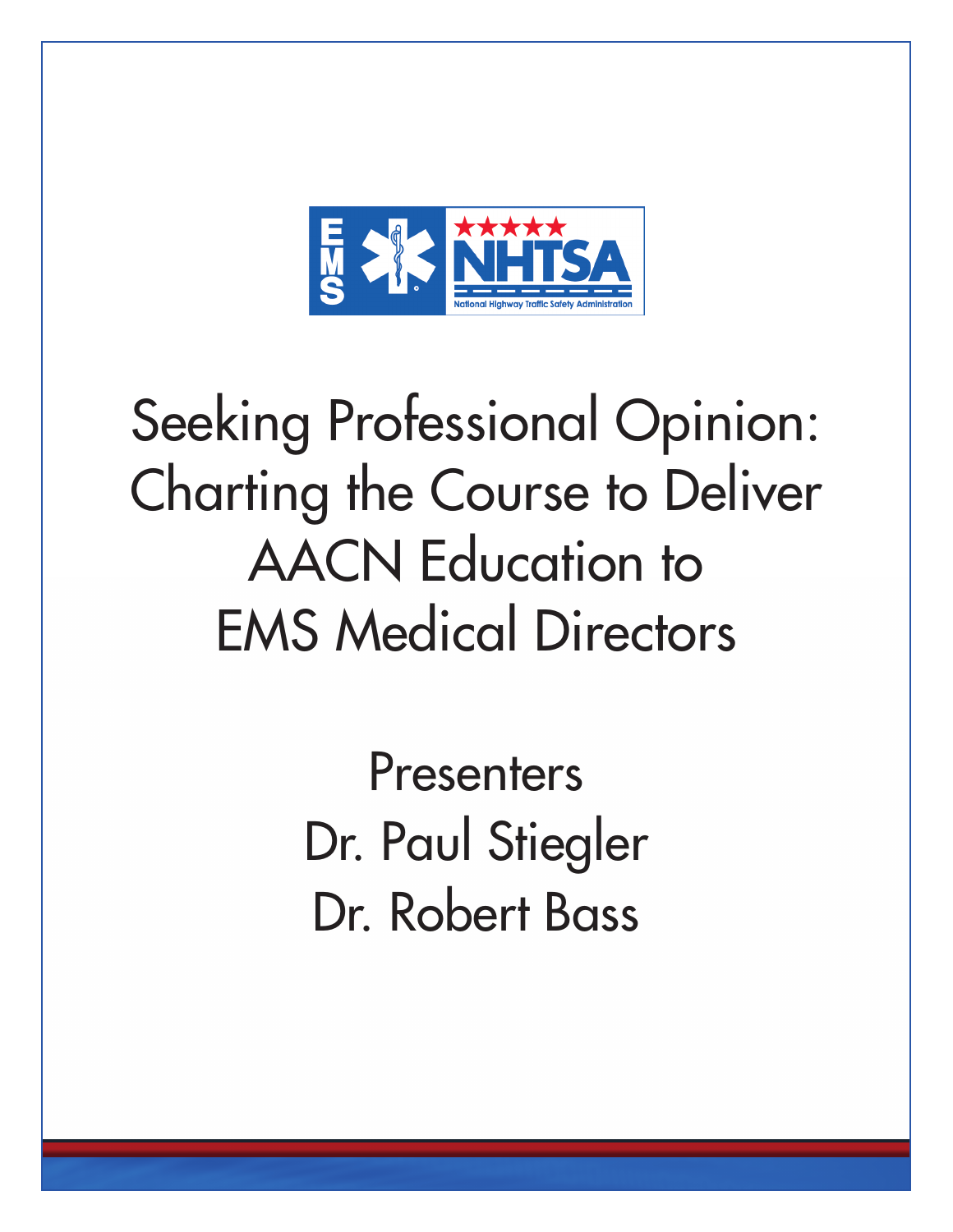# Relevant AACN Research

- 1. Sasser S, Varghese M, Kellermann A, Lormand JD, editors. Prehospital trauma care systems. Geneva: World Health Organization; 2005.
- 2. Sasser S, Varghese M, Joshipura M, Kellermann A. Preventing death and disability through the timely provision of prehospital trauma care. WHO Bulletin [serial on the Internet]. 2006 Jul;84(7): Available from: http://www.who.int/bulletin/volumes/84/7/editorial20706html/en/print.html. [Accessed: September 19, 2008]
- 3. MacKenzie EJ, Rivara FP, Jurkovich GJ, Nathens AB, Frey KP, Egleston BL, et al. A national evaluation of the effect of trauma-center care on mortality. *New England Journal of Medicine* 2006;354(4):366-78.
- 4. Centers for Disease Control and Prevention; National Center for Injury Prevention and Control. CDC Acute Injury Care Research Agenda: Guiding Research for the Future [monograph on the Internet]. Atlanta (GA): Centers for Disease Control and Prevention; 2005. Available from: http://www.cdc.gov/ncipc/pub-res/research\_agenda/agneda.htm. [Accessed: August 8, 2008]
- 5. American College of Surgeons. Resources for the Optimal Care of the Injured Patient. Chicago, IL: ACS; 2006.
- 6. Telematics. Dictionary.com. *The Free On-line Dictionary of Computing.* Denis Howe. http://dictionary.reference.com/browse/telematics. [Accessed: May 13, 2008]
- 7. Ball W. Telematics. *Prehospital Emergency Care* 2006; 10(3):320-321.

6 | **ADVANCED AUTOMATIC COLLISION NOTIFICATION AND TRIAGE OF THE INJURED PATIENT NATIONAL CENTER FOR INJURY PREVENTION AND CONTROL, DIVISION OF INJURY RESPONSE** | 7

- 8. Hunt RC. Emerging communication technologies in emergency medical services. *Prehospital Emergency Care* 2002;6(1):131-6.
- 9. Palanca S, Taylor DM, Bailey M, Cameron PA. Mechanisms of motor vehicle accidents that predict major injury. *Emergency Medicine* (Fremantle) 2003;15(5-6):423-8.

SOURCE: National Center for Injury Prevention and Control. RECOMMENDATIONS FROM THE EXPERT PANEL: Advanced Automatic Collision Notification and Triage of the Injured Patient. Atlanta (GA): Centers for Disease Control and Prevention; 2008.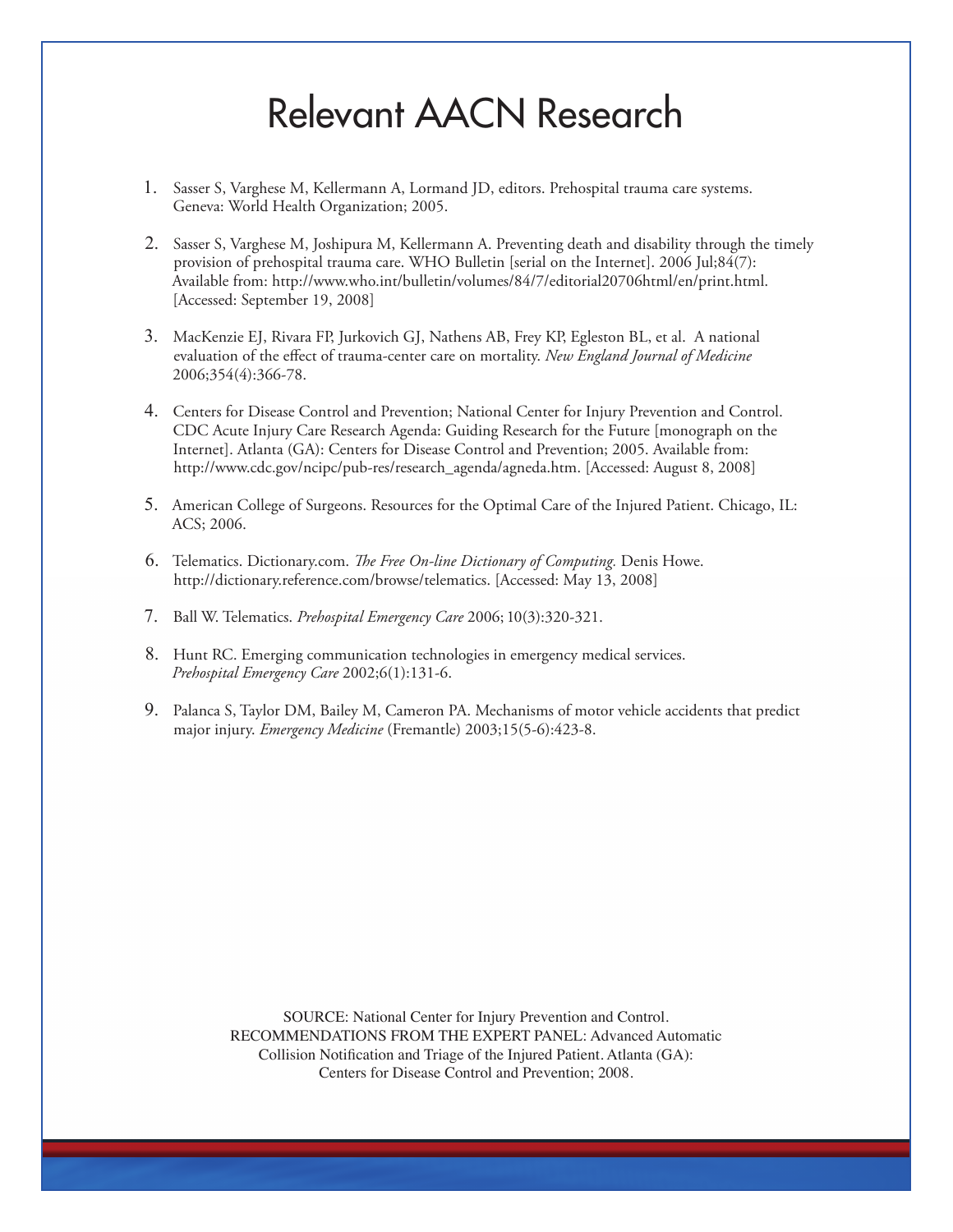# **Advanced Automatic Collision Notification Educational Outline Core Components & Course Elements**

# **Target Audience:**

Medical directors, EMS/911 directors, and decision-makers who will influence or make the recommendation to implement Advanced Automatic Collision Notification (AACN) into their local field trauma triage and dispatch protocols.

# **Goal:**

To educate participants about AACN data, both the science of crash kinematics and resulting injury severity scores, and future opportunities for AACN to help to reduce mortality and morbidity rates by optimizing the use of EMS resources and improving the triage and treatment of seriously injured crash victims.

# **Course Objectives:**

After taking this course, participants will understand what AACN is and the kind of information it can provide about a collision; the current CDC field triage decision scheme and where AACN fits in; the science and current/ongoing research behind AACN; and identify necessary steps and cultural barriers in the development and implementation of AACN protocols.

# **About the Recommended Course Sections:**

The following sections are recommended; it is suggested that the course be taught in the order below.

# **Essential Course Elements:**

- 1. AACN
- 2. Evidence-Based Research and Resources
- 3. CDC Recommendations
- 4. Implementation
- 5. Future of AACN

# **Course Outline**

# **1. Advanced Automatic Collision Notification (AACN)**

- a. Understand the history of ACN and how it is different from AACN.
- b. Discuss the range of vehicle telemetry data available today (including data from the major telematics providers, i.e., OnStar, Agero) and understand the data points with the best predictability (Delta V; principle direction of force, seatbelt usage/or without, crash with multiple impacts, vehicle type).
- c. Understand the application of AACN and its ability to predict injuries, and the correlation of crash kinematics to occupant injury.
- d. Understand how the urgency algorithm calculates the probability of severe injury using vehicle telematics data.
- e. Understand the expected benefits for patients and EMS.

# **Section Notes:**

It's important for participants to understand the scope of AACN and its current and anticipated use in the EMS system. Medical directors will be interested in the science behind telematics predicting a serious injury, and the strengths and weaknesses of this information. Participants will want to know how reliable it is, the science behind it, strengths/weaknesses, and how to

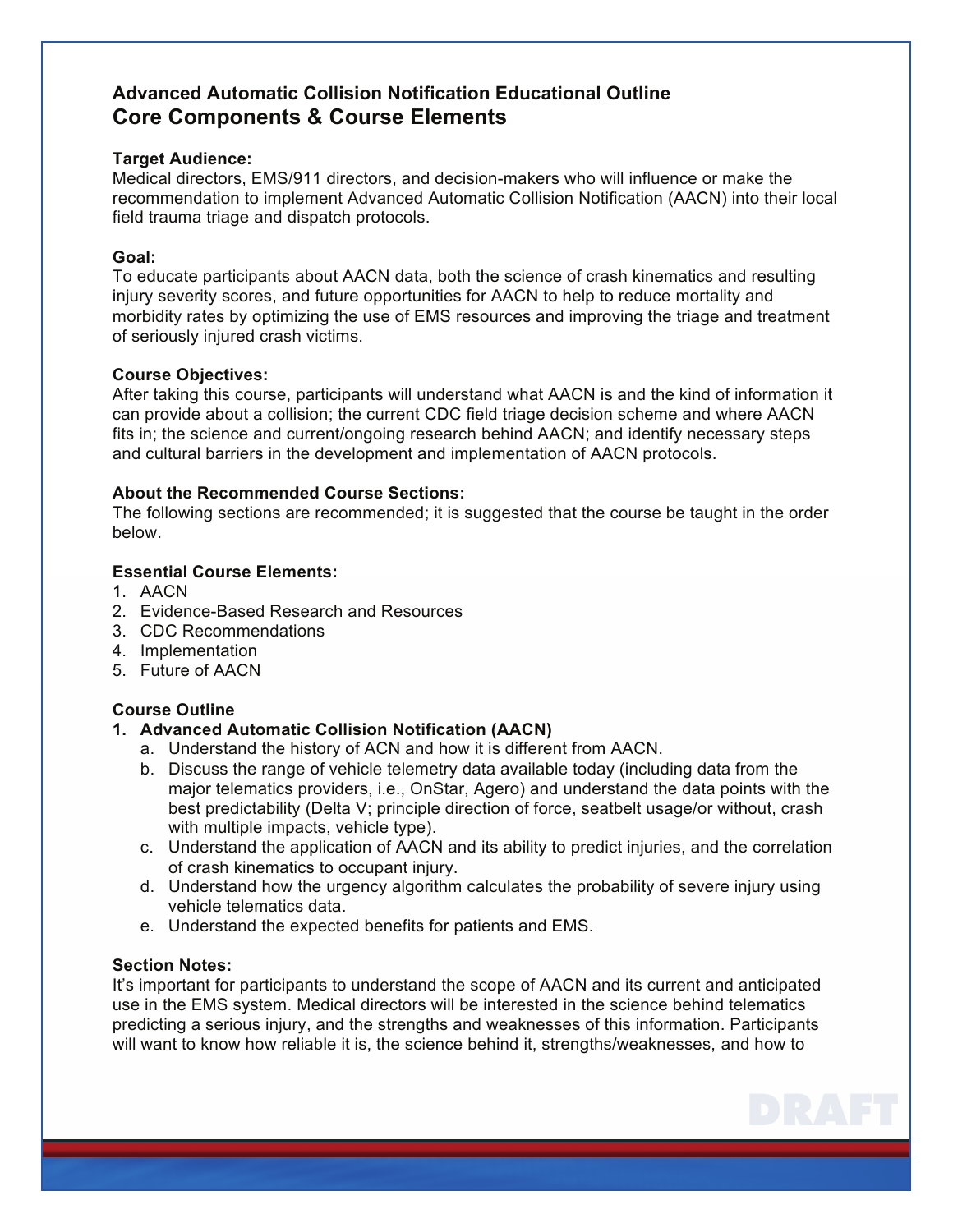apply and interpret it. There is a need for education on these data points and to show how the information will be used in the dispatch and triage process using visual examples and scenarios.

# **2. Evidence-Based Research and Resources**

- a. Identify research being done, the researchers and organizations involved in pilot testing, and when the research will be completed and/or the results available.
- b. Understand the validity and limitations of the research currently being done.
- c. Describe the partnerships between response agencies and organizations involved in the development of AACN; identify leaders and organizations that are working the issues and know what resources are available and who to look to for guidance.

# **Section Notes:**

Participants will need to know what published literature explains this approach, what is known, what is not known, and what is currently being done. Medical directors will want hard evidence and to know what available evidence there is now, including data on crash reconstruction. This is also important because medical directors feel that EMS in the past has adopted technologies without sound evidence, that later have been proven to be ineffective or even harmful.

# **3. Centers for Disease Control and Prevention (CDC) Recommendations**

- a. Understand the field triage decision scheme and why it was created.
- b. Understand the CDC's recommendations from their expert panel on AACN.
- c. Discuss anticipated enhancements and updates*.*

# **Section Notes:**

It is anticipated that participants will have a firm understanding of field triage. The CDC's work on AACN has revolved around their recommendation for including the use of AACN data in their field triage protocol to improve the accuracy of triage. It is important for participants to understand the history behind the CDC's recommendations, why the recommendations were made, and how AACN fits into the bigger picture of field trauma triage. The CDC is the federal agency that has taken the lead on reviewing the available research and convened an expert panel to make a recommendation.

The field triage protocol is periodically updated, and as new research about AACN is considered the CDC will incorporate it into its process and recommendations for medical directors across the country.

# **4. Implementation**

- a. Describe the communication, roles, and decision-making between response agencies and organizations in the use of AACN.
- b. Identify points on the patient care continuum where AACN will offer benefits.
- c. Understand how AACN enhances the current dispatch system(s).
- d. Understand how AACN enhances the current field trauma triage system to assist injured patients.
- e. Understand how AACN enhances the assessment of trauma patients at a trauma center.
- f. Identify and understand the cultural factors that will affect AACN implementation.

# **Section Notes:**

Participants need to know how this additional data can be used by EMS providers to determine the quantity and type of rescue equipment to be dispatched, how AACN will enhance the current dispatch and field triage systems, and how it will help assessment at the trauma center to realize improved patient outcomes and cost savings. This is critical to determining how best to

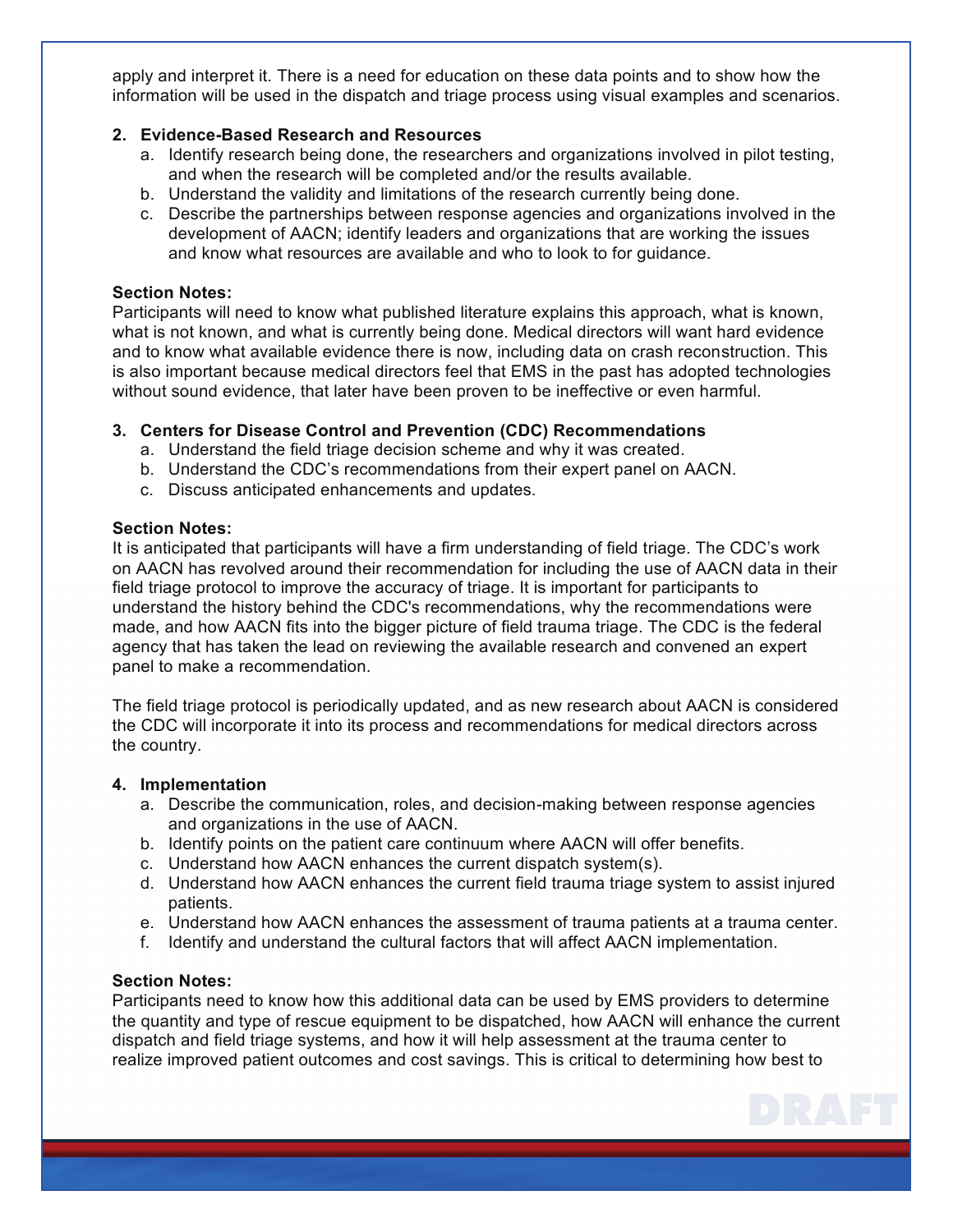implement AACN into local protocols and the continuum of care. If appropriate case studies are available from EMS systems, this information should be added to the course.

# **5. Future of AACN**

- a. Understand how AACN works when provided by third-party vendors, i.e., auto manufacturers.
- b. Discuss direct transmission from auto to communication center.
- c. Recognize the key benefits and improvement using AACN in a digital and data-rich environment.
- d. Understand who the key stakeholders are in developing and implementing protocols using AACN data.

# **Section Notes:**

The implementation of AACN across the country will be done in phases as technology changes in dispatch centers. How it gets implemented will depend on local resources. Participants will understand that as technology advances, AACN will offer richer data to improve patient outcomes and will become more efficient and quicker. As technological advances are made, key stakeholders will need to collaborate to implement protocols using AACN data across the continuum of care.

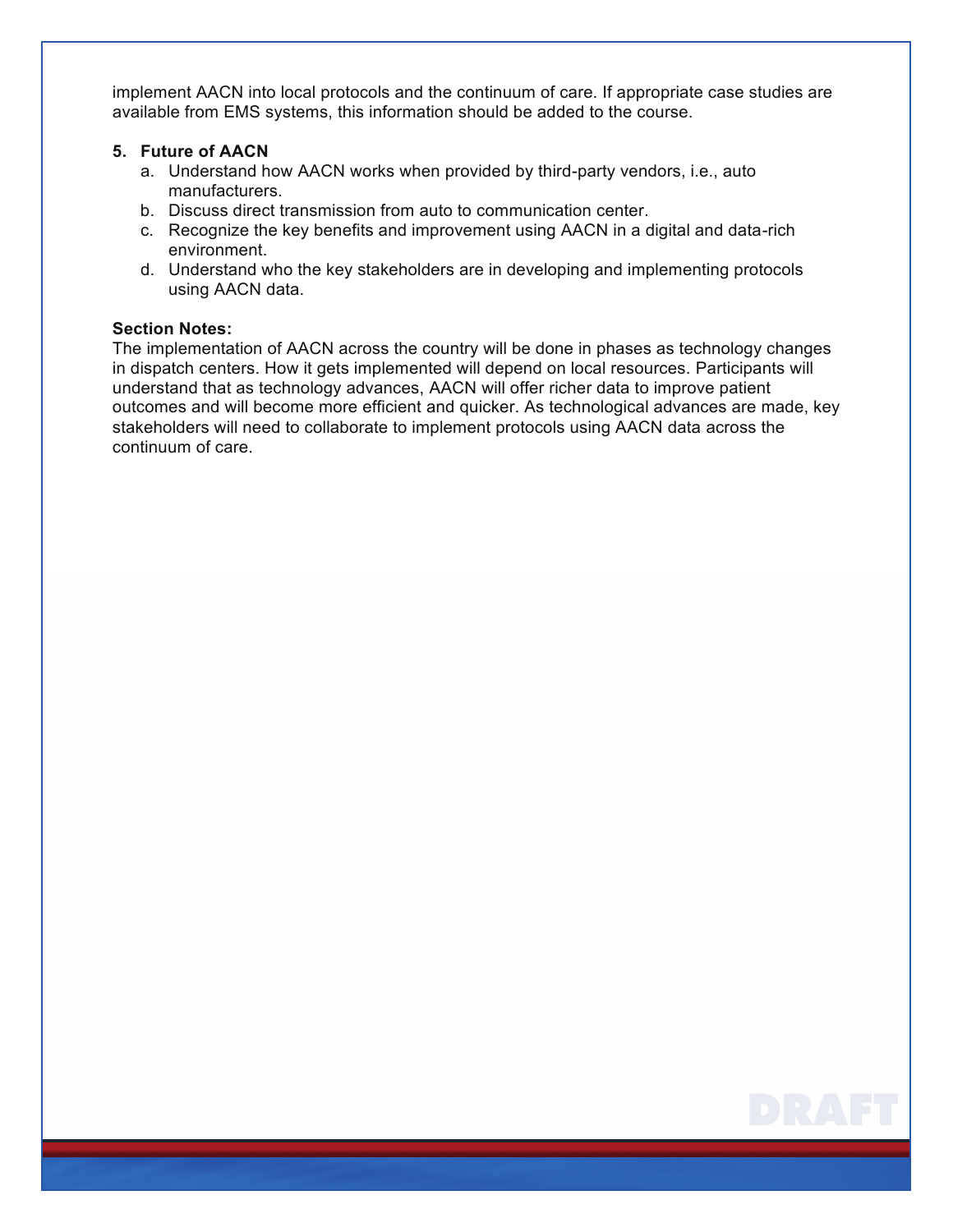

Contents lists available at ScienceDirect

# Accident Analysis and Prevention

journal homepage: www.elsevier.com/locate/aap

# Identification and validation of a logistic regression model for predicting serious injuries associated with motor vehicle crashes

Douglas W. Kononen<sup>a,</sup>\*, Carol A.C. Flannagan<sup>b</sup>, Stewart C. Wang<sup>c</sup>

<sup>a</sup> General Motors Corporation, Vehicle Structure and Safety Integration, 30200 Mound Road, Warren, MI 48090, United States

**b University of Michigan Transportation Research Institute, United States** 

<sup>c</sup> University of Michigan Medical Center, United States

#### a r t i c l e i n f o

Article history: Received 1 April 2010 Received in revised form 26 July 2010 Accepted 29 July 2010

Keywords: Logistic regression Clinical prediction modeling Motor vehicle crash injuries

#### A B S T R A C T

A multivariate logistic regression model, based upon National Automotive Sampling System Crashworthiness Data System (NASS-CDS) data for calendar years 1999–2008, was developed to predict the probability that a crash-involved vehicle will contain one or more occupants with serious or incapacitating injuries. These vehicles were defined as containing at least one occupant coded with an Injury Severity Score (ISS) of greater than or equal to 15, in planar, non-rollover crash events involving Model Year 2000 and newer cars, light trucks, and vans. The target injury outcome measure was developed by the Centers for Disease Control and Prevention (CDC)-led National Expert Panel on Field Triage in their recent revision of the Field Triage Decision Scheme (American College of Surgeons, 2006). The parameters to be used for crash injury prediction were subsequently specified by the National Expert Panel. Model input parameters included: crash direction (front, left, right, and rear), change in velocity (delta-V), multiple vs. single impacts, belt use, presence of at least one older occupant (≥55 years old), presence of at least one female in the vehicle, and vehicle type (car, pickup truck, van, and sport utility). The model was developed using predictor variables that may be readily available, post-crash, from OnStar®-like telematics systems. Model sensitivity and specificity were 40% and 98%, respectively, using a probability cutpoint of 0.20. The area under the receiver operator characteristic (ROC) curve for the final model was 0.84. Delta-V (mph), seat belt use and crash direction were the most important predictors of serious injury. Due to the complexity of factors associated with rollover-related injuries, a separate screening algorithm is needed to model injuries associated with this crash mode.

© 2010 Elsevier Ltd. All rights reserved.

#### 1. Background

Models for identifying and predicting the potential severity of occupant injuries associated with highway crashes can be used to both direct appropriate first responder resources to the crash scene and provide critical information to emergency trauma centers to facilitate appropriate preparations for receipt of transported seriously injured occupants (Bahouth et al., 2004). Modern telematics communications systems available to vehicle owners (e.g., OnStar®) can provide immediate information about the nature and severity of a motor vehicle collision. This information can serve as input to predictive models designed to classify a crash as a high injury probability event or a low injury probability event. Some of the information immediately available to telematics systems from Event Data Recorders (EDRs) in modern vehicles may include: prin-

∗ Corresponding author. Tel.: +1 586 899 5510.

cipal direction of impact force (PDOF), the total change in vehicle velocity during the event (delta-V), seat belt use status of occupants and frontal or side airbag deployment. This information, when coupled with vehicle information derived from the vehicle identification number (VIN) (e.g., vehicle type and weight) and voice contact with vehicle occupants, when available, can serve as the basis for targeted allocations of first responder services to ensure that appropriately equipped and trained Emergency Management Services (EMS) are dispatched to the crash scene.

Since automatic collision notification (ACN) is relatively new, only a few studies have been published.Augenstein et al. (2007) discuss some of the predictors of crash outcome that can be measured by the EDR, including crash direction and delta-V. They illustrate the relationship between these variables and crash outcome and discuss the benefit of both ACN and the potential for more extensive crash data from EDR reports. Rauscher et al. (2009) report on the first field experience with an ACN system that transmits geographic coordinates of the crashed vehicle. This report focuses primarily on the types of voice contact (or lack thereof) that aremade after notification, but it includes some information about outcome. These data

E-mail addresses: douglas.w.kononen@gm.com, kononend@aol.com (D.W. Kononen).

<sup>0001-4575/\$ –</sup> see front matter © 2010 Elsevier Ltd. All rights reserved. doi:10.1016/j.aap.2010.07.018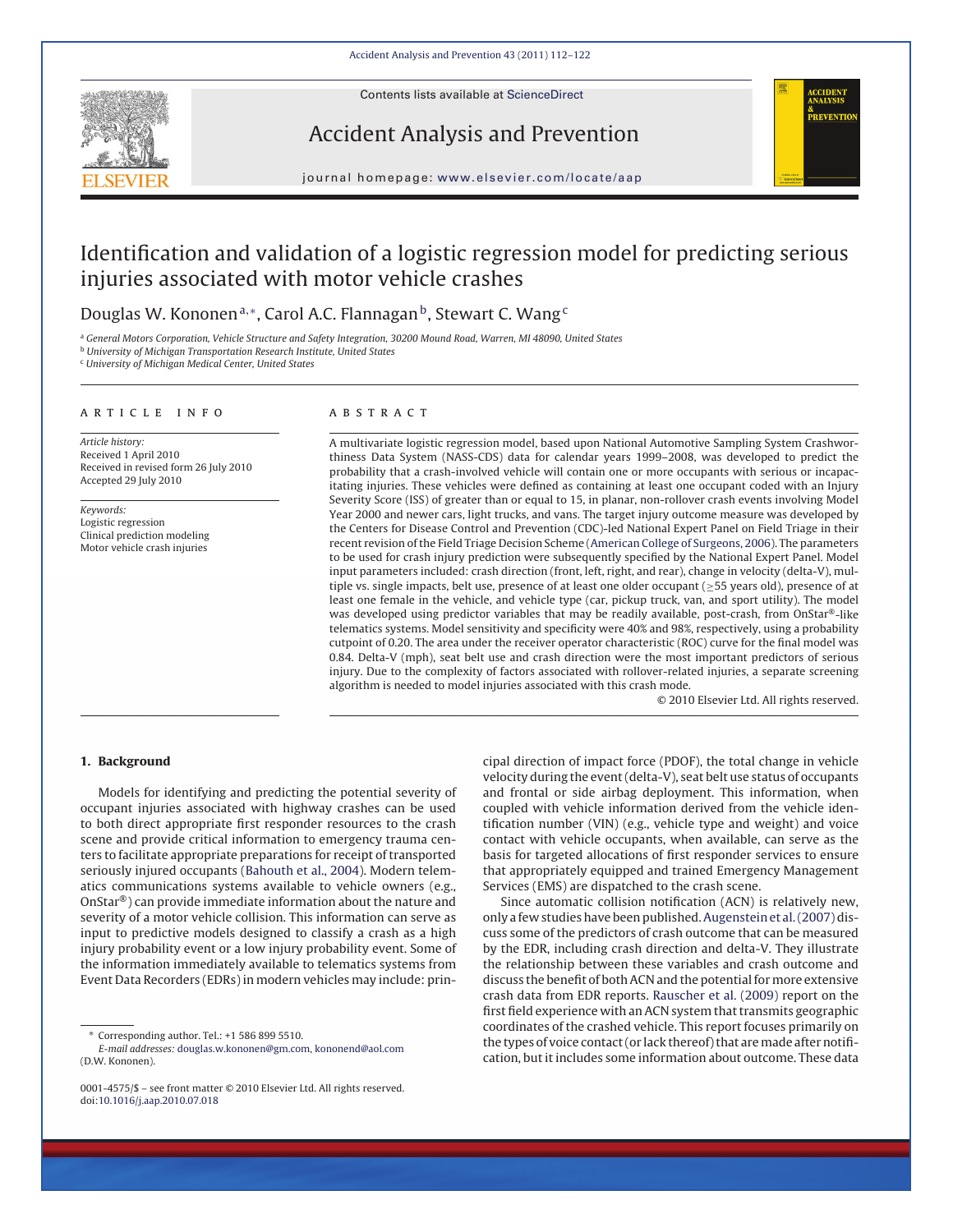provide a starting point for learning about the potential benefits of ACN, especially when no voice contact can be made.

In 2008, the Centers for Disease Control (CDC) published the recommendations of National Expert Panel on Field Triage. In the new Field Triage Decision Scheme (Sasser et al., 2009), "vehicle telematics" was added to the list of crash-related information to consider in determining whether to transport an occupant to a hospital. At that time, the specifics of how to use vehicle telematics were not addressed, but the expert panel made several recommendations related to future use of such information.

In this paper, we present an algorithm for predicting risk of serious injury in a vehicle as a function of crash parameters that can be obtained from the EDR or from voice communication with the vehicle. The algorithm was developed for OnStar®, and in some instances, modeling choices were made based on the capabilities of the OnStar® system. However, the model as a whole is applicable to all vehicle makes and models. Moreover, the algorithm follows the recommendations of the expert panel and is based on publically available national crash data.

The objective of this modeling effort was to develop a statistical model to predict the risk of serious injury using outcome and predictor variables identified by the CDC National Expert Panel on Field Triage based on an analysis of planar motor vehicle crashes recorded in the 1999–2008 National Automotvie Sampling System (NASS-CDS) database files for model year 2000 and newer vehicles. The model will be incorporated into the existing OnStar® responsecenter system to help identify crashes that have high potential to result in severe injuries.

#### 2. Data and methods

Data from the National Automotive Sampling System (NASS) Crashworthiness Data System (CDS), years 1999–2008, were used to develop and validate a multivariate logistic regression model of serious injury as a function of those predictor variables that may be readily transmitted from Event Data Recorder (EDR) modules to the OnStar® system. The NASS-CDS database is a complex stratified sample of crashes in the United States (National Highway Traffic Safety Administration, 2007). A NASS-CDS crash must: (1) be police reported, (2) involve a harmful event (property damage and/or personal injury) resulting from a crash and (3) involve at least one towed passenger car or light truck or van in transport on a trafficway.

From a practical perspective, this modeling effort was restricted to using only those variables that can be immediately and accurately obtained via telematic transmission (i.e., EDR data) supplemented with information obtained from voice communication with crash-involved vehicle occupants, if available. This constraint on potentially significant explanatory variables was imposed to reflect the current state of information available from current vehicle telematic systems.

Most predictive models of occupant injury outcome of which we are aware focus on the occupant level (e.g., Bahouth et al., 2004; Augenstein et al., 2007). However, in the scenarios being considered here, a vehicle's telematic system would make the initial contact and Emergency Medical Services (EMS) would respond to the vehicle/crash as a whole. Thus, the models in this paper are designed to predict which vehicles involved in a crash are likely to contain a seriously injured occupant, and all modeling is done at the vehicle level. Occupant information available to the EDR, as well as any gathered from voice contact, is coded to the vehicle level. Methods for this are discussed in the sections describing each predictor.

Although with many systems (including OnStar at this time), EDR-based occupant information may only be available for frontseat occupants, we included the maximum injury of any passenger in a vehicle. In this way, the model represents the current state of information available to the EDR, but predicts the complete range of vehicles and their occupants. As rear-seat information (occupancy and belt use) becomes available, prediction may improve. However, it is worth noting that the most severely injured occupant is a rear-seat occupant in only 3.5% of vehicles in NASS-CDS, so future information about rear-seat occupant presence and belt use may provide limited additional predictive value.

Published models of serious injury associated with motor vehicle crashes are often based upon an injury outcome criterion such as MAIS3+ (Bahouth et al., 2004; Farmer, 2003). For the purposes of this study, Injury Severity Score (ISS) was considered a better, more clinically reliable indicator of severe injury than indices based upon the score attributed to a single (presumably most severe) coded injury using the Abbreviated Injury Scale (AIS) injury coding system (e.g., MAIS3+). Because the ISS score, defined as the sum of the squares of the AIS severity level of the three most significant coded occupant injuries, captures a larger portion of an injured occupant's "harm profile", it is thought to provide a better, more realistic assessment of occupant harm than does a simpler univariate score such as MAIS3+. While there are many ways to dichotomize the severity of injuries, the National Expert Panel chose ISS of 15 as the partition during their revision of the Field Triage Decision Scheme (Sasser et al., 2009). The National Expert Panel also chose a 20% probability of ISS 15 or greater as the threshold for considering individual triage criterion for inclusion in the Field Triage Decision Scheme. Thus, the dependent measure for this study is the binary variable, ISS 15+, indicating whether any occupant of a vehicle experienced an injury of ISS 15+ or not.

The final sets of data exclusions were related to the nature of the vehicles that contain EDRs. Although EDRs have been introduced slowly by manufacturer and model, they were generally not available before model year 2000. In addition, we limited our sample to planar collisions (i.e., excluding rollovers and the rare crashes coded with the primary general area of damage as top or bottom) and passenger vehicles. Finally, cases with weights of 5000 and up were trimmed (excluded) to improve standard errors (Little et al., 1997; Potter, 1990). Previous experience using the NASS–CDS complex survey data indicate that cases with weights greater than 5000 are usually extreme outliers that often exert a large influence on resulting model parameter estimates and their standard errors. Cases with such large weighting factors are very rare and readily identified. Our analyses with and without these influential cases demonstrated that a single case with a weight of 5000 or greater can dramatically change some model parameter estimates and their standard errors. Therefore, these cases were excluded from subsequent analyses. The resulting dataset contained 14,673 vehicles. Of these, 1212 (8.3%) contained one or more occupants with ISS 15+ injuries.

The CDC National Expert Panel on Field Triage recommended the following variables as predictors of serious occupant injury risk (ISS 15+): delta-V, principal direction of force (front, left, right, rear), seat belt restraint use (yes vs. no), vehicle type (car, sport utility, pickup, passenger van) and multiple vs. single crash events. In addition, information about occupant age and gender may be obtained if verbal contact is made by an OnStar operator or EMS dispatcher.

The following section describes each predictor variable in detail.

#### 2.1. Delta-V

Delta-V is the change in vehicle velocity associated with the primary direction of force of the crash event. In the NASS-CDS database, delta-V is defined as the difference between Impact Velocity and Separation Velocity and is calculated by a computer model (WinSmash) based upon detailed vehicle crush measurements obtained by NASS-CDS crash investigators. Typically, the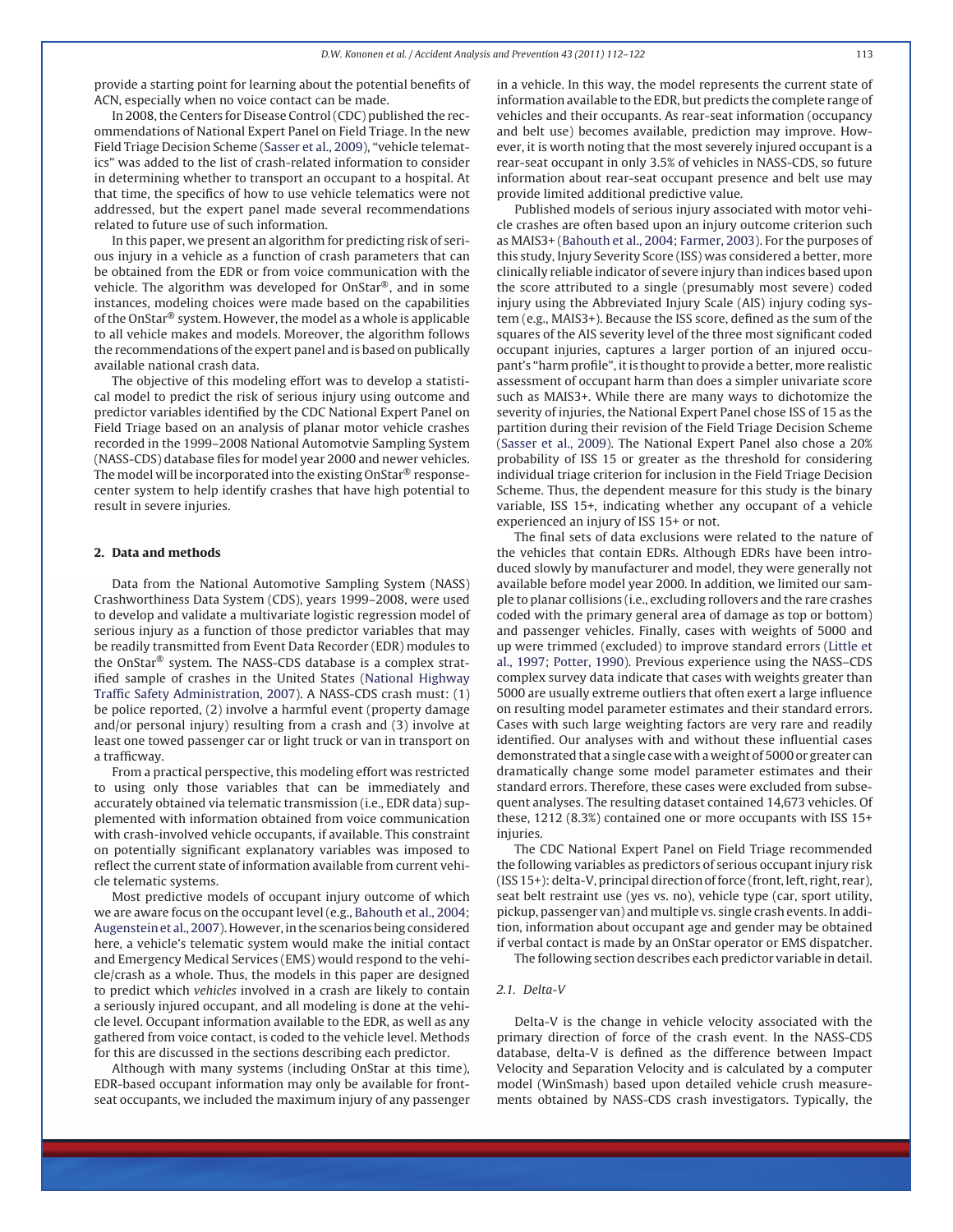single most significant predictor of serious injury is the measure of crash energy captured by delta-V. Older EDRs can onlymeasure longitudinal delta-V, which is of limited value. However, newer EDRs, include both lateral and longitudinal delta-V, which also allows computation of crash direction. The model we present is relevant only to bi-directional EDR data. Prior to analysis, delta-V values were converted from kph to mph.

#### 2.2. Crash direction

Crash direction refers to the principal direction of force (PDOF) associated with the primary crash event as identified by NASS-CDS crash investigators. Crash direction was constrained to planar crashes using the "1–12 o'clock" PDOF direction variable. Frontal crashes are defined as those with PDOF of 11, 12 or 1 o'clock, right side are those from 2 to 4 o'clock, rear from 5 to 7 o'clock, and left from 8 to 10 o'clock. Similar information is available from EDR data when two axes of acceleration are captured. Of the vehicles in the study set, 69.2% were vehicles that experienced frontal crashes, 9.7% were right impacts, 9.2% were left impacts and 12.0% were rear crashes.

Previous efforts to model the injury severity of occupants using NASS-CDS data (Augenstein et al., 2007; Bahouth et al., 2004) included rollovers with planar crashes. Among the measurements provided by the EDR, delta-V is generally found to be most predictive of injury. However, in rollover crashes, delta-V is of questionable value since current automotive technologies can only reliably capture delta-V information for planar crashes. Consultations with vehicle crash engineers and biomechanical engineers indicated that delta-V information provided by current generation EDRs is expected to be of limited or no value in predicting occupant injuries associated with rollover events. Our preliminary evaluations indicated that injury risk predictions for rollover events need to be determined using a separate algorithm for rollover crashes using those variables that have previously been found to be most important in predicting occupant injury outcomes in that crash mode (i.e., belt restraint use and occupant ejection status). Thus, we did not include rollover events in this first effort.

#### 2.3. Vehicle type

Vehicle type in this study refers to the NHTSA standard definitions of light truck and passenger cars as defined in the NASS-CDS coding and editing manual (NHTSA, 2007): passenger cars, passenger vans, pickup trucks and sport utility vehicles (SUVs). The body type variable was used with the following specific codes: 0–9 are cars, 14–19 are SUVs, 20–29 are vans, and 30–33 are pickups. All other vehicles were eliminated, but these comprise only 0.3% of the entire NASS-CDS sample. Of the vehicles included in this study, 64% were passenger cars, 18% were sport utility vehicles, 12% were pickup trucks and 6% were passenger vans or minivans.

#### 2.4. Belt restraint use

Belt restraint use refers to NASS-CDS-identified occupant seat belt restraint use. To code at the vehicle level, we initially set up two variables, one for the driver and one for the right-front passenger. Two codes were used for the driver, based on the NASS-CDS coding manual and automatic belt-use variables: "belted" and "unbelted." For the right-front passenger, a third code of "no RFP" was added to distinguish the case where the belt buckle was not attached because there was no passenger vs. the case where a passenger was present but unbelted. In our sample, 84% of drivers were belted, 71% of vehicles had no RFP, 23% had a belted RFP, and 5% had an unbelted RFP.

After initial analyses of injury outcome using these variables, we discovered an interaction between driver and passenger belt status such that vehicles with multiple unbelted passengers did not have substantially higher risk of containing at least one seriously injured occupant compared to vehicles with one unbelted occupant. Vehicles with all front passengers belted were significantly less likely to have a seriously injured occupant in a crash. Because of this result, we simplified our belt-use code to indicate at the vehicle level: "all occupants belted" vs. "at least one occupant unbelted." In coding vehicles in this way, we did not consider the belt status of rearseat passengers because current EDRs do not sense the presence or belt status of rear-seat occupants. Future models may incorporate this effect, but as mentioned earlier, the most injured occupant in a vehicle is rarely a rear-seat occupant, so the belt status of those in the rear is unlikely to be a strong predictor of the most serious injury in a vehicle (though it would predict the risk to the rear-seat occupant).

#### 2.5. Multiple impacts

The occurrence of more than one significant impact to a vehicle may be an important explanatory variable in the prediction of injury outcome. Vehicles experiencing multiple vs. single impacts were identified from NASS-CDS using the accident sequence variables, which identify the two crash events that are most relevant for a given vehicle. Each crash as a whole is divided into events, which are generally separate impacts (e.g., Vehicle 1 hits Vehicle 2 in the side, sending Vehicle 2 into a tree involves two events). These impacts may affect different vehicles involved in the crash, such that some vehicles in a multiple-event crash may only experience one impact (e.g., Vehicle 1) and others may experience more than one impact (e.g., Vehicle 2). In NASS-CDS, any vehicle for which a second accident sequence was identified was coded as "multiple impacts." Vehicles with only the first accident sequence variable present were coded as "single impact." A typical EDR will record up to two impacts, as long as they are above a certain threshold for recording. Thus, the EDR is also capable of distinguishing between vehicles that experience a single impact and those that experience at least two impacts. Of the vehicles included in this study, 38% experienced multiple impacts and 62% experienced single impacts.

#### 2.6. Age and gender

Although the EDR does not have information about age and gender of occupants, it may be possible for an operator (e.g., OnStar® advisor) to make verbal contact with a vehicle's occupants after initial notification in order to gather some additional information. Age is known to be a strong predictor of injury (MacKenzie et al., 2006; Champion et al., 1990; Grossman et al., 2002; Morris et al., 1990), and it is included in the CDC's triage rules (ACS, 2006; Sasser et al., 2009). Similarly, females have been shown to be more susceptible to some types of injury than males in motor vehicle crashes (Sampalis et al., 2009; Schiff et al., 2008; Rowe et al., 2004; Tavris et al., 2001). These are considered to be two key pieces of information that an operator might be able to obtain from a crash victim (who may be distraught or otherwise having difficulty answering simple questions).

To code these at the vehicle level, we chose an age cutoff of 55 and coded a vehicle as "55+" if anyone in the vehicle is 55 or older, and "under 55" if all occupants are under 55. This cutoff was chosen based on the National Expert Panel's decision to retain age 55 as a criterion for consideration in the Field Triage Decision Scheme (Sasser et al., 2009). Similarly, gender was coded as "female present" at the vehicle level if any occupant is female and "all male" if all occupants are male. Rear-seat occupants were included in this coding system because they would presumably be included in the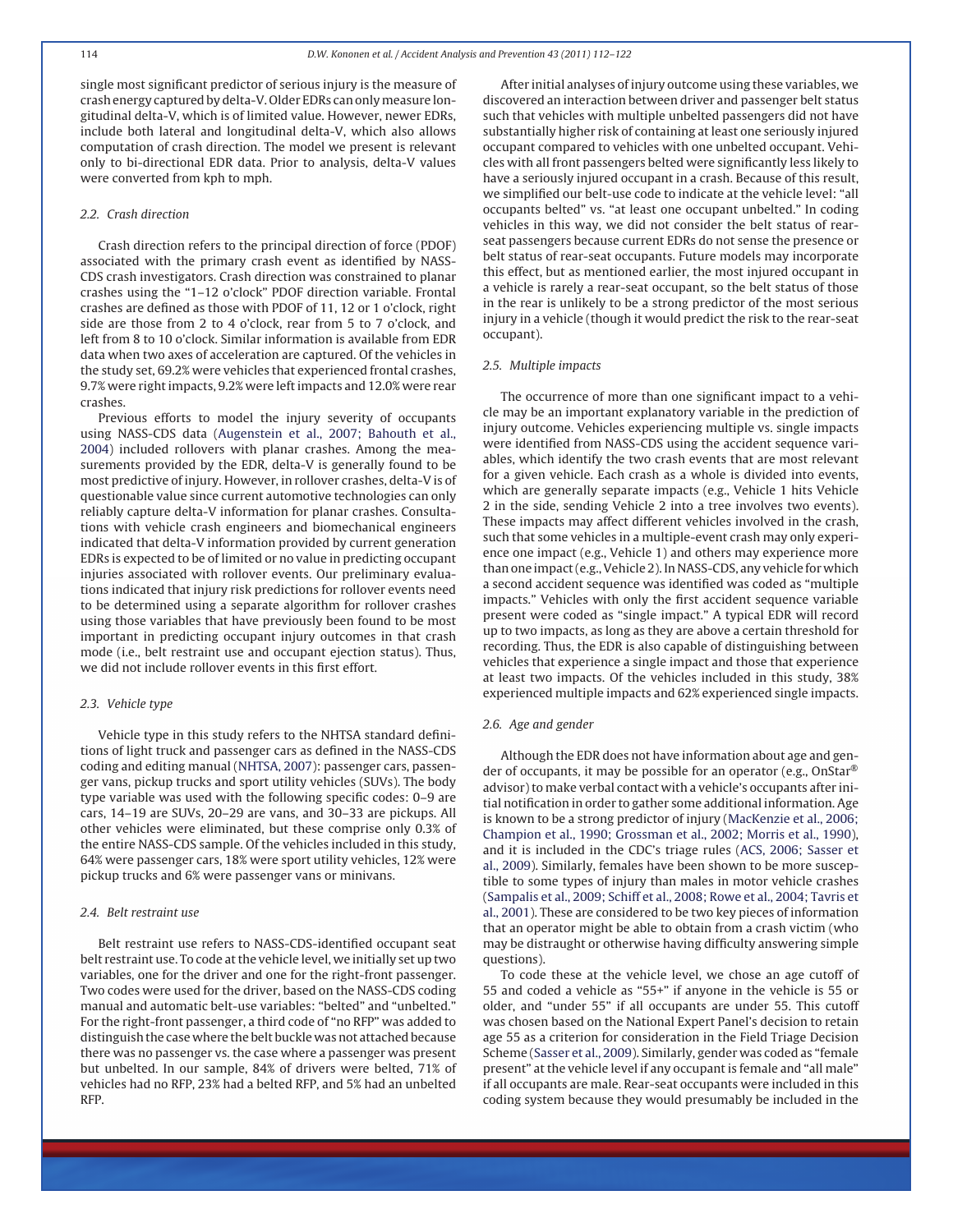answer given by a driver. Of the vehicles in the study dataset, 20% contained an occupant aged 55 or older and 58% contained a female occupant.

#### 3. Analysis approach

#### 3.1. Modeling

Logistic regression was conducted using SAS 9.2 PROC SURVEY-LOGISTIC (SAS Institute, 2008) to account for the sample design for NASS-CDS. All analyses used weighted data, except where indicated, and weights were trimmed at 5000 (mean weight = 314.0). NASS-CDS is geographically divided into 12 strata and 27 probability sampling units (PSUs), which were accounted for in all analyses. Taylor series expansion was used to estimate standard errors.

Logistic regression is a maximum-likelihood method that has been used in hundreds of studies of crash outcome (e.g., Hours et al., 2010; Robertson and Vanlaar, 2008; Schiff et al., 2008). For a binary response variable the linear logistic regression model, expressed in terms of the logit transformation of the ith individual's response probability,  $p_i$  (e.g., probability of severe injury), is a linear function of the vector of explanatory variables or,

$$
logit(p_i) = log\left[\frac{p_i}{1-p_i}\right] = b_0 + b_1x_1 + \dots + b_jx_j + \dots + b_nx_n \hspace{1cm} (1)
$$

where  $j = 1$ , *n* for *n* predictor variables. The predictors can be categorical dummy variables or continuous measures. The negative sign before the linear combination of predictors is arbitrary, but produces a positive relationship between the sign of the coefficient and the direction of effect on risk. In other words, a positive coefficient represents an increase in risk and a negative coefficient represents a decrease in risk.

Solving for  $p_i$  results in the individual probability of the risk of the event of interest or

$$
p_i = \frac{1}{\exp[-(b_0 + b_1x_1 + \dots + b_nx_n)]}
$$
 (2)

#### 3.2. Outliers

For each analysis, we computed influence statistics typically associated with logistic regression, including change in deviance and the df betas. For one case, one or more of these statistics was grossly out of line with other observations, and it was eliminated from analysis. This will be discussed in the results.

#### 3.3. Imputation

For most variables used in this analysis, missingness is relativelyminor. Of the 14,861 vehicles in the dataset, 159 weremissing driver belt status. Thirty vehicles were missing occupant age information and an additional 31 included only records of occupants who were 13 or under. Two were missing occupant gender. We coded these vehicles as missing, leaving 14,673 cases. These missing cases represent such a small fraction of the total (1.4%) that the method used to handle them (elimination vs. imputation) will have little or no effect on the model estimates. In contrast, delta-V is missing in 4667 cases, or 32%. Research in the statistical literature suggests that in analyses where a substantial portion of the cases are missing a key variable, imputation will likely produce estimates with smaller standard errors (Harrell, 2001; Steyerberg, 2009). However, Harrell (2001) does include the caveat that "if the predictor of interest is the only variable having a substantial number of missing values, multiple imputation is less worthwhile, unless it corrects for a substantial bias caused by deletion of nonrandomly missing data."

#### Table 1

Percent missingness for levels of key variables.

| Variable                                   | Variable level                     | Percent<br>missing delta-V       |
|--------------------------------------------|------------------------------------|----------------------------------|
| Delta-V<br>Maximum injury level in vehicle | ISS < 15<br>$ISS 15+$              | 32.0%<br>31.4%<br>36.8%          |
| Number of impacts                          | Single impact<br>Multiple impacts  | 29.2%<br>36.1%                   |
| Principal direction of impact              | Front<br>Right<br>Left<br>Rear     | 32.8%<br>26.3%<br>28.3%<br>35.5% |
| Vehicle type                               | Car<br><b>SUV</b><br>Van<br>Pickup | 31.4%<br>30.3%<br>30.0%<br>37.5% |

It is somewhat unclear whether analysis of NASS-CDS data will benefit from multiple imputation, and more importantly, whether the resulting coefficient of delta-V will be unbiased. Few researchers have explored this important issue, but Newgard and Haukoos (2007) conducted simulations based on NASS-CDS and concluded that multiple imputation of delta-V was beneficial. In their paper, they simulated missingness of varying degrees for delta-V as a first step in understanding the potential benefits of multiple imputation. Missing delta-V values were chosen at random with no relationship to other variables. However, in NASS-CDS, missingness of delta-V is related to outcome, as well as other variables, so it is unclear whether Newgard and Haukoos' (2007) results will extend to the more complex missingness scenario. Table 1 gives the percent of missing delta-V cases for levels of several key variables: crash direction, vehicle type, injury outcome, and number of impacts. Differences in percent missing for different levels are significant for all variables in Table 1. In particular, delta-V is missing in a higher percentage of cases with severe injury, multiple impacts, rear and frontal impacts, and pickups.

The patterns in Table 1 do not mean that relationships between these variables cannot be estimated without imputation. Breslow (1996) showed that parameter estimates other than the intercept are unbiased even when the sample is biased (as it is here). The relationships in Table 1 do indicate that imputation may be warranted but would need to account for some of the effects of not-completely-at-random missingness. Imputation would be justified if it results in a decrease in standard errors of the estimates without biasing those estimates.

Following Harrell (2001), we used multiple imputation with SAS 9.2 PROC MI and MIANALYZE (SAS Institute, 2008). Missing values of delta-V were imputed using the following variables: Maximum occupant age in vehicle (continuous), maximum ISS in vehicle (continuous), vehicle type, crash direction, vehicle-level belt use (as described earlier), number of impacts, and presence of female in vehicle. We imputed 100 datasets for each analysis (i.e., missing data were filled in 100 times to produce 100 complete datasets, which were then analyzed using standard statistical procedures (logistic regression) with the results of these analyses combined to produce results used for statistical inference).

When we compared results for imputed and non-imputed datasets, we found that the coefficient of delta-V was substantially smaller for the imputed dataset. The resulting risk predictions for most cases were lower as well. We were concerned that the imputation model may have introduced additional variance to the relationship between crash severity and injury that reduced the strength of the delta-V coefficient. As a result, we elected to present the model based on the complete-case dataset (no imputation),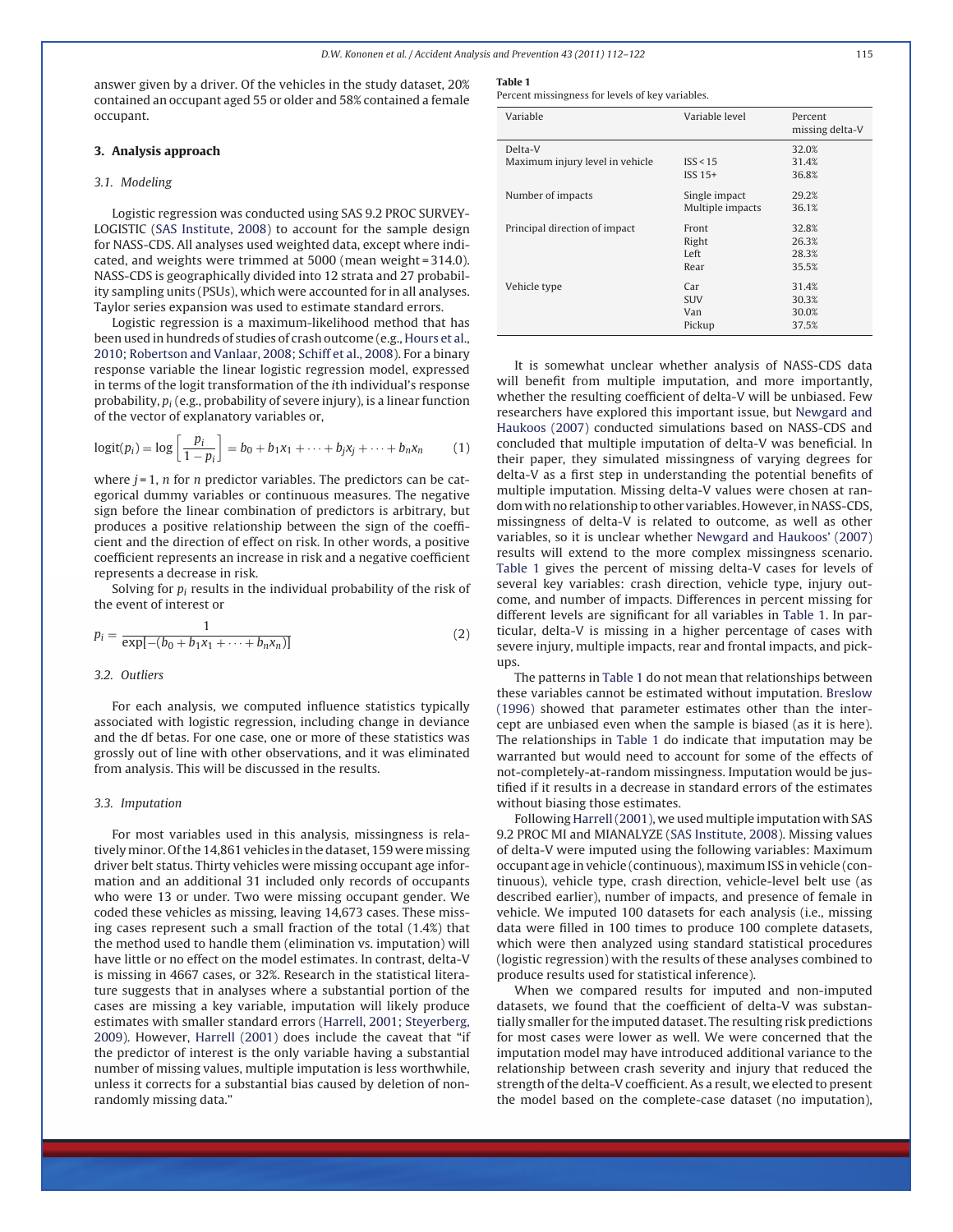based in part on Harrell's (2001) caveat described above. However, we consider the question of the appropriateness of imputation of delta-V in NASS-CDS to be important and still unanswered. To further that discussion, we present our imputation results (process and model) in Appendix A for reference.

#### 3.4. Notification-case subset

In practice, EDRs are programmed to send notification only when the crash circumstances reach a certain threshold. At present, this threshold for OnStar® is either airbag deployment or a delta-V of 15 mph or more. Other systems are likely to be similar, though not identical.When these criteria are applied to the dataset, the case count is reduced to 8679, or 59% of the original sample size. However, since the 41% of cases not reaching notification criteria are necessarily low-speed impacts, the majority (85%) of injury cases remain in the notification set. The notification cases better represent the real-world task of the model, so we limited our modeling dataset to these cases.

#### 3.5. Validation

Validation of any model is an important step in ensuring that the model is likely to perform as expected in the field. While the splitsampling approach (fitting a model to a 'training' dataset and using the model to score a 'validation' dataset) is often used to validate predictive models, this approach does not make efficient use of all of the information contained in the dataset. Split-sample validation results in the validation of a model fit to a "training" dataset, but it does not validate the model fit to the complete dataset, the objective of a predictive model. Following Harrell (2001) we used the entire sample ( $n = 14,861$  observations) from all years (1999–2008) to develop the predictive model of serious injury outcome. Using SAS 9.2, validation of the final model was accomplished using the BVAL SAS macro developed by Gonen (2007) for bootstrap validation of the full model receiver operating characteristic (ROC) curve. This approach gives optimism-corrected estimates of the area under the ROC curve along with other model performance statistics. Optimism is defined as true performance minus apparent performance, where true performance refers to the underlying population of crash-involved occupants, and apparent performance refers to the estimated performance in the sample (Steyerberg, 2009). Correction for optimism is important because the purpose of the model is to predict serious injury risk for new subjects from the entire population of crash-involved motor vehicle occupants. Many efforts to validate predictive logistic regression models in a clinical decision-making context rely upon simple split case analysis where the dataset is divided into two separate datasets: a model development or test dataset used to estimate model parameters and their standard errors and a validation dataset produced by scoring the validation dataset with the model developed using the test data. This does not accomplish what is needed to objectively and comprehensively validate the model since only the model fit to the test data is validated while the model fit to the complete dataset is reported as "the model". The modern statistical literature emphasizes the need for computationally intensive (e.g., bootstrap or jackknife) methods of model validation (Harrell, 2001). The SAS BVAL macro developed by Gonen (2007) is one published generic algorithm for implementing a bootstrap model validation methodology. The authors are unaware of other motor vehicle epidemiologic studies that use similar model validation techniques, although the medical statistical decision making literature contains numerous examples of bootstrap validation (e.g., Steyerberg et al., 2010; Weiser et al., 2008).



Fig. 1. Weighted distribution of delta-V (mph) for all cases. Lognormal fit is shown in dotted lines.

#### 4. Results

#### 4.1. Univariate relationships with injury

Before using multivariate methods, we investigated the distributions of predictors and looked at the univariate relationships between each predictor and injury outcome (serious injury in vehicle). This was done using all available cases, either in the original set or the notification subset (as indicated). NASS-CDS weights were used unless otherwise indicated.

Fig. 1 shows the distribution of delta-V for all cases, along with a lognormal fit to the distribution. The distribution is fit well by a lognormal distribution, so we used the natural log of delta-V in modeling. Fig. 2 shows the distribution of delta-V for notification cases, along with the lognormal fit. The second peak at around 15 mph reflects the shift from airbag-based notifications (with dV less than 15 mph) to delta-V-based notifications. Fig. 3 shows the relationship between delta-V and injury for all cases. Notification cases are identical from 15 mph up, so the relationship is virtually the same for these cases.

Table 2 contains the injury rates (based on weighted data) for levels of each of the categorical predictors in the model for all cases and notification cases only. Overall, the injury rate for notification cases is 2.8%. Unadjusted injury rates in Table 2 generally follow expected patterns. Higher unadjusted injury rates are associated with: multiple impacts, vehicles with any unbelted occupants, pick-



Fig. 2. Distribution of delta-V (mph) across notification cases.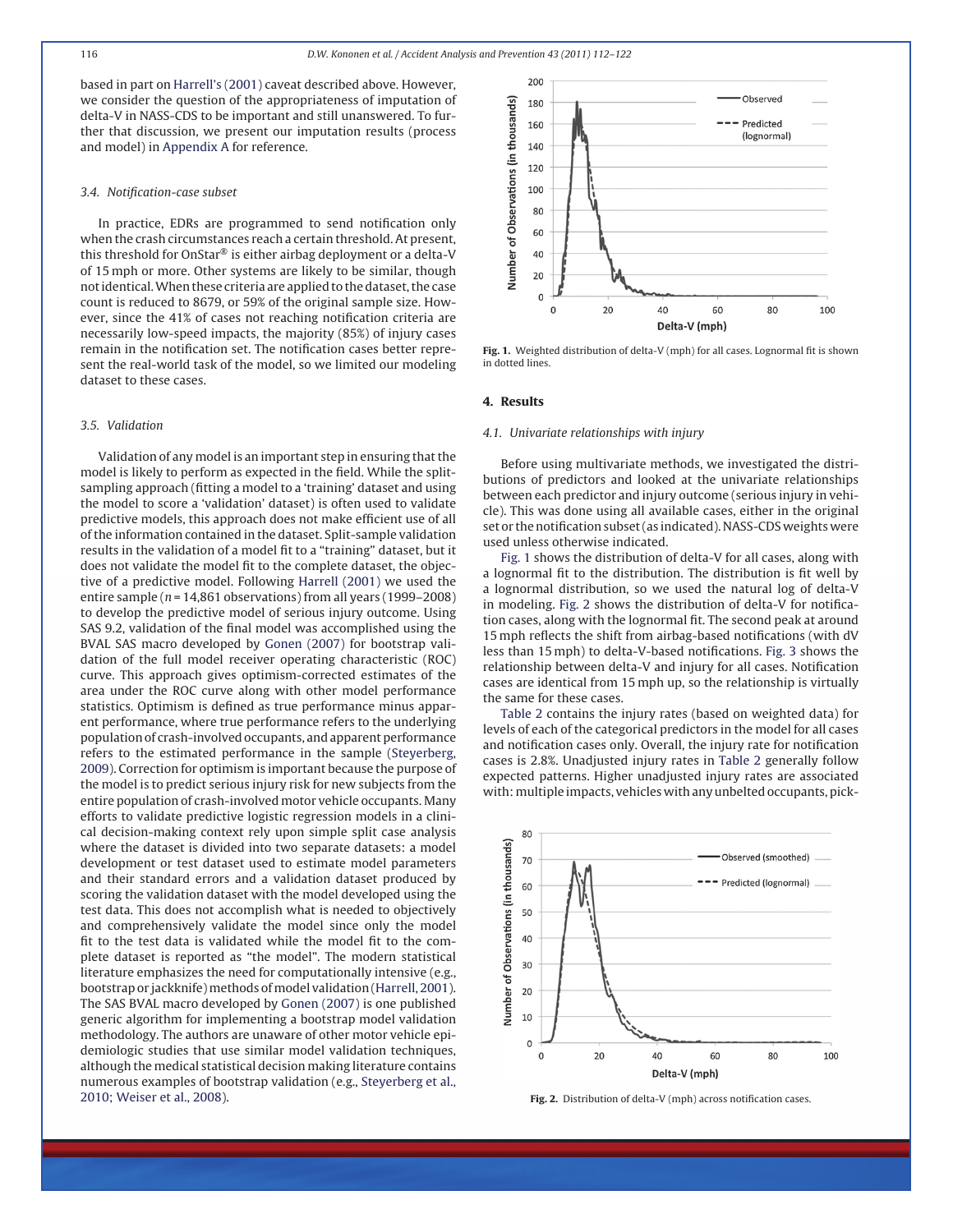

Fig. 3. Proportion of vehicles containing one or more seriously injured occupants (ISS 15+) as a function of delta-V. Only notification cases are used in this figure.

ups and cars, presence of a female occupant, vehicles with older occupant(s), and right and left impacts.

#### 5. Modeling

#### 5.1. Notification cases

All of the cases with missing delta-V values were deleted and the model fit to those 6625 observations that met notification criteria (delta-V  $\geq$  15 mph or airbag deployment). The Pearson residual and deviance residual outlier statistics were visually inspected, and criteria for Pearson residual, deviance residual, deviance difference, and c-bar were used to identify extreme outliers. One case exceeded these criteria, so the remaining number of cases used in this model was 6624. Table 3 summarizes the full model parameter estimates and associated standard errors obtained using the SAS PROC SURVEYLOGISTIC procedure. The coefficients of the vehicletype variables were not significant  $(p > 0.05)$ .

The following variables were used as references for their respective categories: cars for vehicle type, rear impacts for direction of impact, any unbelted for vehicle belt use, single for number of events, no for presence of older occupants and no for presence of females.

A measure of the discriminatory capability of the final model is provided by the c-statistic or equivalently, for binomial responses, the area under the ROC curve (AUC) as discussed in the previous section on model validation. The AUC for the model using complete case analysis is 0.85, suggesting that the model provides good discriminatory capability. To test overall goodness-of-fit, we used a variant of the Hosmer–Lemeshow test better suited for complex sample survey data (Shah and Barnwell, 2003). To do this, we divided the cases into deciles, based on predicted probability. For each decile, we computed the expected number of injury cases, based on the weighted average of predicted probability in each decile. We then compared the observed weighted number of injury cases in each decile to the expected number using a Rao–Scott chisquare, which takes into account the survey design. This resulted in a chi-square value of 12.14 (9 df),  $p = 0.2060$ , suggesting that the overall fit is reasonably good across the range of predicted probabilities.

Fig. 4 shows histograms of predicted probability of injury for vehicles with and without seriously injured occupants. The histograms indicate that the biggest benefit of the model is in identifying vehicles with very low probability of injury. Starting at a value of about 0.05, the percent of injury cases with predicted probability at each level is higher than the corresponding percent of non-injury cases. A vertical reference line at 0.20 is included to illustrate the Expert Panel's probability cutpoint recommendation.

Figs. 5–8 show side-by-side predicted risk for different levels of the predictors (with other predictors fixed). These graphs all use the complete-case/notification model and are meant to illustrate the nature and size of the main effects in the model. Fig. 5 illustrates the effects of age and gender on risk. As was clear from the coefficients, the age effect is substantially larger than the gender effect. For example, at 30 mph delta-V, compared to a vehicle with all young males, a vehicle with at least one female is at about 50% greater risk of having a seriously injured passenger. In contrast, a vehicle with at least one male over 55 is at 150% greater risk. Note that this risk should not be confused with the tendency of young males to be in more severe crashes. The risks of injury illustrated in Fig. 5 apply to crashes of equal severity. Table 4 summarizes the percent change in the predicted probability of severe injury risk associated with age and gender for the scenario described in Fig. 5.

Fig. 6 illustrates the effect of impact direction. The effect of direction is substantial, with left impacts producing the highest risk, followed by right, frontal, and rear impacts. It should be noted that

|--|--|

Injury rates for levels of key variables.

| Variable                      | Variable level    | Percent of vehicles with seriously injured<br>occupant(s) (notification cases only) |
|-------------------------------|-------------------|-------------------------------------------------------------------------------------|
| Number of impacts             | Single impact     | 2.2%                                                                                |
|                               | Multiple impacts  | 4.1%                                                                                |
| Principal direction of impact | Front             | 2.1%                                                                                |
|                               | Right             | 6.4%                                                                                |
|                               | Left              | 8.5%                                                                                |
|                               | Rear              | 1.6%                                                                                |
| Vehicle type                  | Car               | 2.9%                                                                                |
|                               | <b>SUV</b>        | 2.4%                                                                                |
|                               | Van               | 1.4%                                                                                |
|                               | Pickup            | 3.5%                                                                                |
| Older occupant $(s)$ (55+)    | No older Occs     | 2.3%                                                                                |
|                               | Older Occ present | 5.2%                                                                                |
| Female occupant(s)            | No females        | 2.6%                                                                                |
|                               | Female present    | 3.0%                                                                                |
| Restraint use                 | All belted        | 1.9%                                                                                |
|                               | Some unbelted     | 7.4%                                                                                |
|                               |                   |                                                                                     |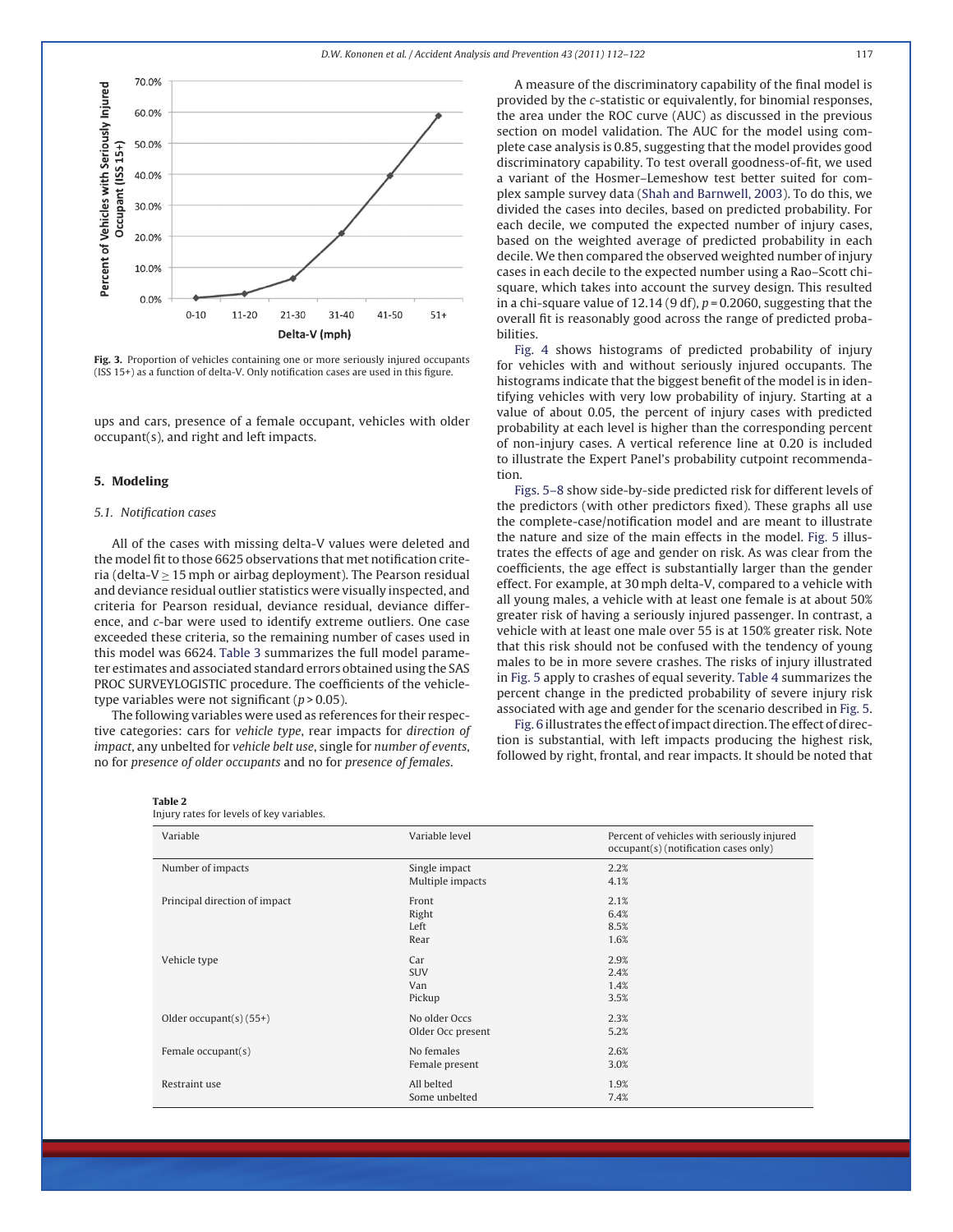#### Table 3

Full model results using only notification cases ( $n = 6624$ ).

| Parameter                     |                                                            | Estimate                               | Standard Error          | Wald chi-square           | Pr > ChiSq                     | Odds ratio (Conf. Int)                                        |
|-------------------------------|------------------------------------------------------------|----------------------------------------|-------------------------|---------------------------|--------------------------------|---------------------------------------------------------------|
| Intercept<br>In delta-V (mph) |                                                            | $-15.208$<br>3.603                     | 0.822<br>0.329          | 341.971<br>119.718        | < 0.0001<br>< 0.0001           | 36.69 (19.24, 69.95)                                          |
| Direction of impact           | Front impact<br>Right impact<br>Left impact<br>Rear impact | 1.089<br>2.020<br>2.867<br>0.000       | 0.488<br>0.328<br>0.543 | 4.981<br>37.861<br>27.852 | 0.0256<br>< 0.0001<br>< 0.0001 | 2.97(1.14, 7.73)<br>7.54 (3.96, 14.35)<br>17.58 (6.06, 50.99) |
| Vehicle belt use              | All occupants belted<br>Any occupants unbelted             | $-1.450$<br>0.000                      | 0.227                   | 40.975                    | < 0.0001                       | 0.23(0.15, 0.37)                                              |
| Vehicle type                  | Utility<br>Van<br>Pickup<br>Car                            | $-0.203$<br>$-1.116$<br>0.167<br>0.000 | 0.220<br>0.685<br>0.411 | 0.855<br>2.655<br>0.166   | 0.3553<br>0.1032<br>0.6839     | 0.82(0.53, 1.26)<br>0.33(0.09, 1.25)<br>1.18(0.53, 2.644)     |
| Number of events              | Multiple<br>Single                                         | 0.639<br>0.000                         | 0.184                   | 12.027                    | 0.0005                         | 1.90(1.32, 2.72)                                              |
| Presence of older occupants   | At least one 55+<br>No older occupants                     | 0.991<br>0.000                         | 0.200                   | 24.523                    | < 0.0001                       | 2.69(1.82, 3.99)                                              |
| Presence of females           | At least one female<br>No females                          | 0.450<br>0.000                         | 0.174                   | 6.715                     | 0.0096                         | 1.57(1.12, 2.21)                                              |

#### Table 4

Age and gender risk comparisons: Fig. 5 scenario.

| Group        | Compared with | % change in Pr(ISS 15+) to group |
|--------------|---------------|----------------------------------|
| Young female | Young male    | 54%                              |
| Old female   | Old male      | 49%                              |
| Old male     | Young male    | 154%                             |
| Old female   | Young female  | 146%                             |

Table 5

Impact direction risk comparisons: Fig. 6 scenario.

| Groups | Compared with | % change in Pr(ISS 15+) to group |
|--------|---------------|----------------------------------|
| Front  | Rear          | 192%                             |
| Right  | Rear          | 600%                             |
| Left   | Rear          | 1375%                            |

for a near-side occupant, right and left impacts result in similar risk. However, because this model is at the vehicle level, a left-side impact is always a near-side impact to the driver, whereas a rightside impact may or may not result in a near-side impact. From the point of view of triage, a left-side impact is a more serious crash and substantially more likely to result in serious injury. Table 5 summarizes the percentage change of the predicted probability of severe injury (ISS 15+) for frontal, left and right impacts relative to rear impacts for the crash scenario described in Fig. 6.

Fig. 7 illustrates the effect of vehicle type, which was not significant. Although the curve for vans is below the others, the effect is minor. Table 6 shows the percentage-wise changes in the predicted probability of severe injury (ISS 15+) for vans, utilities and pickups relative to cars for the crash scenario described in Fig. 7.



Fig. 4. Plots showing the distribution of predicted probability for vehicles without any seriously injured occupants (ISS < 15, above) and vehicles with seriously injured occupants (ISS 15+, below); n = 6624. A vertical line shows the recommended cutoff of 0.2.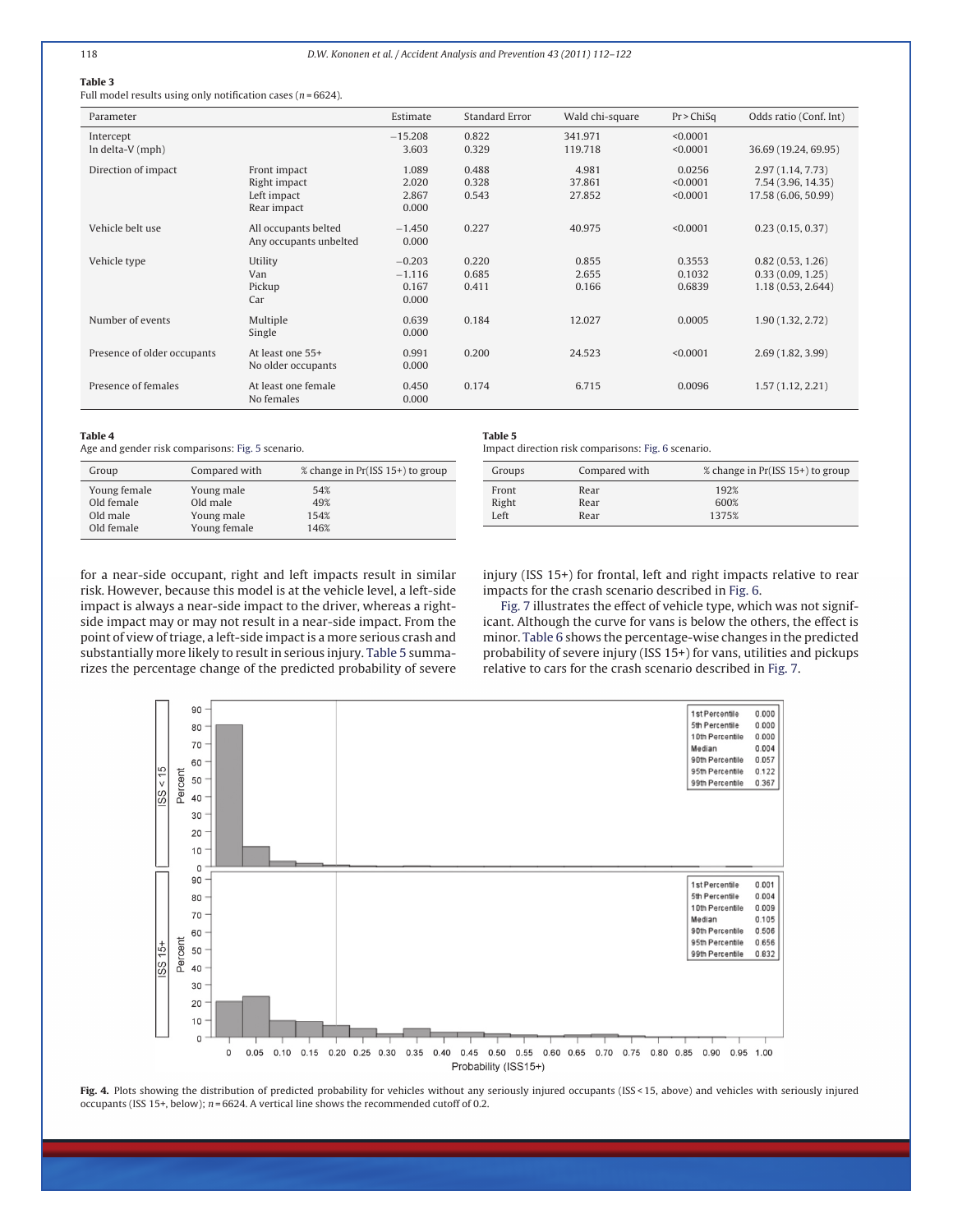

Fig. 5. Four curves showing model predictions for having an older occupant (55+) in a vehicle and having at least one female occupant on predicted risk as a function of dV (mph). For this example, other variables are fixed at: car, single impact, frontal impact, and all occupants belted.



Fig. 6. Four curves showing model predictions as a function of dV (mph) by direction of impact. For this example, other variables are fixed at: car, single impact, all occupants belted, no females, and no older occupants.



Fig. 7. Four curves showing model predictions as a function of dV (mph) by vehicle type. For this example, other variables are fixed at: single impact, front impact, all occupants belted, no females, and no older occupants.

#### Table 6

Vehicle-type risk comparisons: Fig. 7 scenario.

| Group   | Compared with | % change in Pr(ISS 15+) to group |
|---------|---------------|----------------------------------|
| Utility | Car           | $-17%$                           |
| Van     | Car           | $-66%$                           |
| Pickup  | Car           | 17%                              |



Fig. 8. Four curves showing model predictions as a function of dV (mph) by number of impacts and belt use. For this example, other variables are fixed at: car, front impact, no females, and no older occupants.

Table 7

Belt use and multiple impact risk comparisons: Fig. 8 scenario.

| Group           | Compared with     | % change in Pr(ISS 15+) to group |
|-----------------|-------------------|----------------------------------|
| Belted single   | Belted multiple   | $-46%$                           |
| Unbelted single | Unbelted multiple | $-42%$                           |
| Belted single   | Unbelted single   | $-74%$                           |
| Belted multiple | Unbelted multiple | $-72%$                           |

Finally, Fig. 8 illustrates the effects of number of impacts and belt use in the vehicle. Although the number of impacts (single vs. multiple) is a significant predictor of injury, the presence of even a single unbelted occupant has a much greater effect on the probability that there will be a seriously injured occupant in the vehicle. For example, at 30 mph, a single impact results in 46% lower risk for a vehicle with all belted passengers relative to multiple impacts, but having all belted passengers decreases the risk of serious injury in a multiple-impact vehicle by about 72%. Table 7 summarizes the percent change in predicted probability of severe injury (ISS 15+) associated with age and gender for Fig. 8 crash scenario.

#### 6. Validation

Since we want to maximize the model-development sample size, we chose to use bootstrap validation to avoid the problems of the split-sample approach (Gonen, 2007; Harrell, 2001). Table 8 summarizes the estimates of three common model performance statistics: the area under the receiver operating characteristic curve (AUC), the Somer's "D" Statistic (DXY), and an adjusted Rsquare measure (Nagelkerke's R Square) for logistic regression. For binary outcomes, the AUC and DXY statistics are related by:  $AUC = DXY/2 + 0.5$  and, as such, are redundant measures of model performance. A logistic model with an optimism-corrected AUC of greater than 0.80 has a reasonable capability of discriminating between the two states of the binary outcome variable, ISS 15+ (Harrell, 2001).

#### 7. Decision analysis and performance

Ultimately, the most important measure of the performance of this decision algorithm is how well it distinguishes between vehicles with seriously injured occupants and those without. Although the algorithm produces a continuous value for probability of injury, in practice, a cutpoint must be chosen to decide when to take action (e.g., alert EMS to high probability of injury, move triage priority higher, or transport to Level 1 trauma center). Table 9 shows the sensitivity (percent of positive tests out of all injury cases) and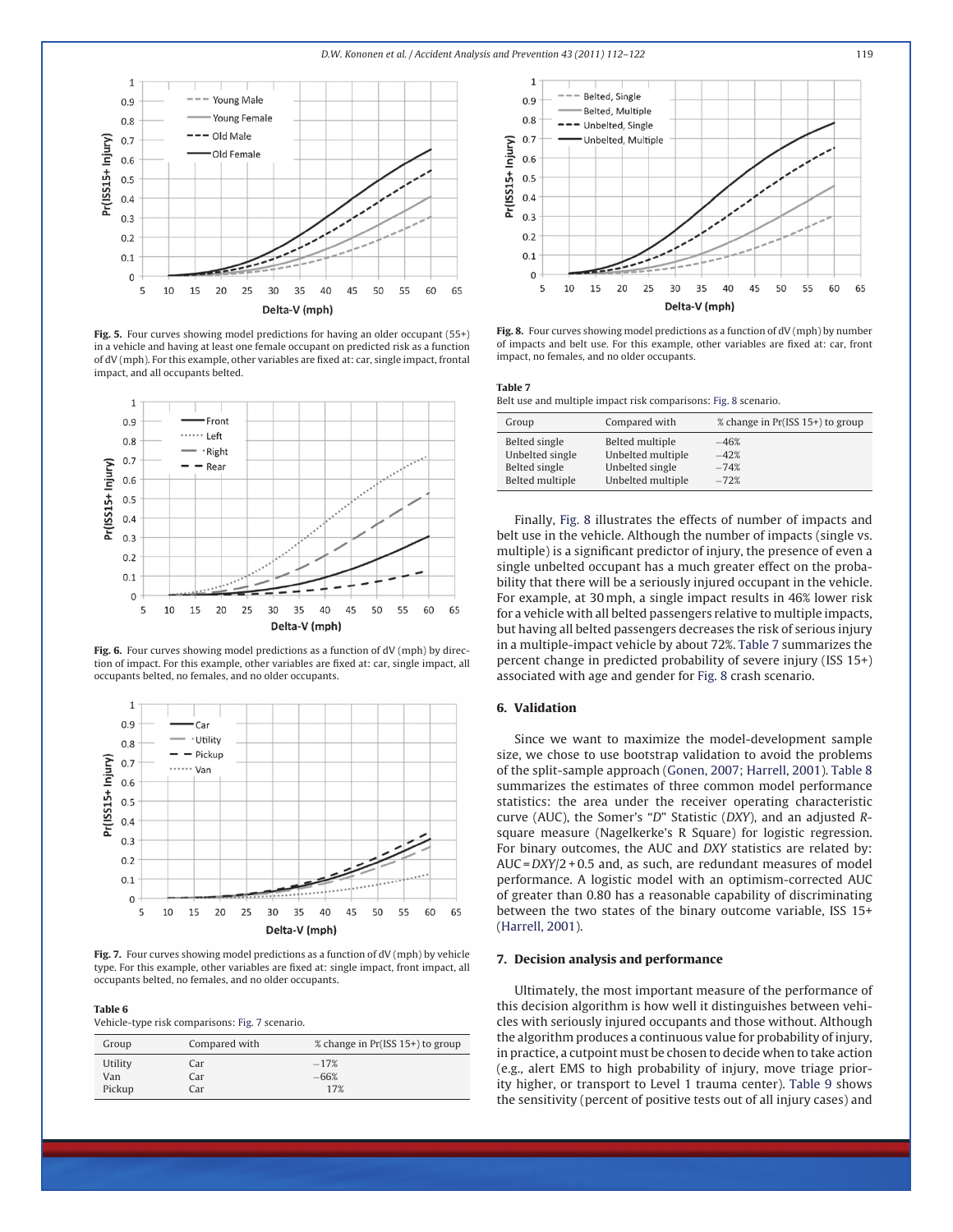#### Table 8

Optimism-corrected model validation statistics using ) approach.

| Estimate          | Optimistic estimate | Optimism correction | Optimism-corrected<br>estimate |
|-------------------|---------------------|---------------------|--------------------------------|
| <b>AUC</b>        | 0.8433              | 0.0027              | 0.8406                         |
| <b>DXY</b>        | 0.6865              | 0.0053              | 0.6812                         |
| Adjusted R-square | 0.3360              | 0.0050              | 0.3310                         |

#### Table 9

Sensitivity and specificity for full model by hypothetical probability cutpoints.

| Probability cutpoint | Sensitivity | Specificity | True positives per 1000 notifications | False positives per 1000 notifications | False negatives per<br>1000 notifications |
|----------------------|-------------|-------------|---------------------------------------|----------------------------------------|-------------------------------------------|
| 0.05                 | 0.717       | 0.888       | 20.08                                 | 108.86                                 | 7.92                                      |
| 0.1                  | 0.547       | 0.947       | 15.32                                 | 51.52                                  | 12.68                                     |
| 0.2                  | 0.396       | 0.983       | 11.09                                 | 16.52                                  | 16.91                                     |
| 0.3                  | 0.282       | 0.992       | 7.90                                  | 7.78                                   | 20.10                                     |
| 0.4                  | 0.204       | 0.995       | 5.71                                  | 4.86                                   | 22.29                                     |
| 0.5                  | 0.150       | 0.998       | 4.20                                  | 1.94                                   | 23.80                                     |

#### Table 10

Average maximum vehicle ISS for four decision outcome categories.

| Probability cutpoint | Average ISS for true positives | Average ISS for false negatives | Average ISS for false positives | Average ISS for true negatives |
|----------------------|--------------------------------|---------------------------------|---------------------------------|--------------------------------|
| 0.1                  |                                | 27.6                            |                                 |                                |
| 0.2                  |                                | 28.0                            |                                 |                                |
| 0.3                  |                                |                                 | 4.9                             |                                |

specificity (percent of negative tests out of all non-injury cases) for a variety of possible cutpoints.

While sensitivity and specificity are key numbers for evaluating a decision algorithm, they do not take into account the relative number of injury and non-injury cases that will be encountered in the field. In the notification dataset, the overall probability of injury is about 2.8%. Thus, there are about 35 times as many non-injury cases as injury cases. Put another way, there are 35 times more opportunities for false positives (cases that are given unnecessary treatment) than true positives (cases that need treatment and are detected). Higher sensitivity always goes with lower specificity and results in more true positives at the expense of more false positives. The three rightmost columns put the sensitivity and specificity of each cutpoint in the context of the low base rates of injury. They indicate the number of true positives, false positives, and false negatives (missed opportunities) per 1000 vehicle notifications. These numbers should most closely reflect the expected experience in the field.

For example, out of 1000 vehicle notifications, about 2.8%, or 28 vehicles are expected to include a seriously injured occupant. With a probability cutpoint of 0.2, sensitivity is 0.396, meaning that about 40% of these, or approximately 11 will result in a predicted probability of serious injury above 0.2. These are the true positives, and the other 17 will result in false negatives. Of the same 1000 notifications, 972 will not contain a seriously injured occupant. With a cutpoint of 0.2, the specificity is 0.983, meaning that about 1.7%, or 16.52 vehicles, will result in false positives.

Another way of putting the model performance into context is to look at the average maximum ISS in a vehicle for each category of decision. The algorithm is based on a two-category concept of injury. However, a false positive that flags a vehicle containing an occupant with ISS 14 would be considered far less problematic than a false positive for a vehicle containing no occupants with any injury at all. Similarly, missing a vehicle with an occupant with ISS 30 is a "worse" miss than missing a vehicle with its worst-case ISS of 16. To illustrate this, we compared cutpoints of 0.1, 0.2 (recommended by the CDC) and 0.3.

Table 10 shows the average maximum vehicle ISS for the four categories of decision and outcome for each of three cutpoints. The key comparisons are between groups with the same outcome and different decisions. For example, true positives and false negatives encompass vehicles with one or more severely injured occupants. In Table 10, the average ISS for true positives is consistently higher than that for false negatives. In other words, the injury level of misses is lower than those that are picked up by the algorithm. Similarly, false positives and true negatives encompass vehicles without a seriously injured occupant. For these, the average maximum ISS is higher for the false positives, compared to true negatives. Although the difference between these averages (in both cases) is somewhat small (3 ISS units), the direction of effect indicates that the more serious cases get identified more readily by the algorithm and the least serious cases are more readily rejected.

#### 8. Conclusions

We have presented results of logistic regression analyses to predict the probability of a serious injury in a crash-involved vehicle, following the approach laid out by the CDC Expert Panel on Field Triage. These analyses are based on the information that may be obtained using an EDR in a crash, or by an operator communicating with vehicle occupants immediately following a crash (age and gender).

The results of these analyses are promising for the possibility of initiating triage decisions using EDR-based crash information. The AUC of 0.84 indicates significant discrimination by the algorithm, though there is room for improvement. The key predictors in this model are delta-V (log transformed), belt use, age (presence of anyone 55 or older), and direction of impact. Additional limited predictive value comes from multiple impacts and females present in the vehicle. Vehicle type was not a significant predictor, though it was left in the model to match the predictors given by the expert panel.

#### 8.1. Summary

We developed a triage prediction model based on NASS-CDS data from 1999 to 2008 and following the guidelines laid out by the CDC Expert Panel. Analysis was done at the vehicle level, rather than the occupant level because EMS responds to a vehicle as a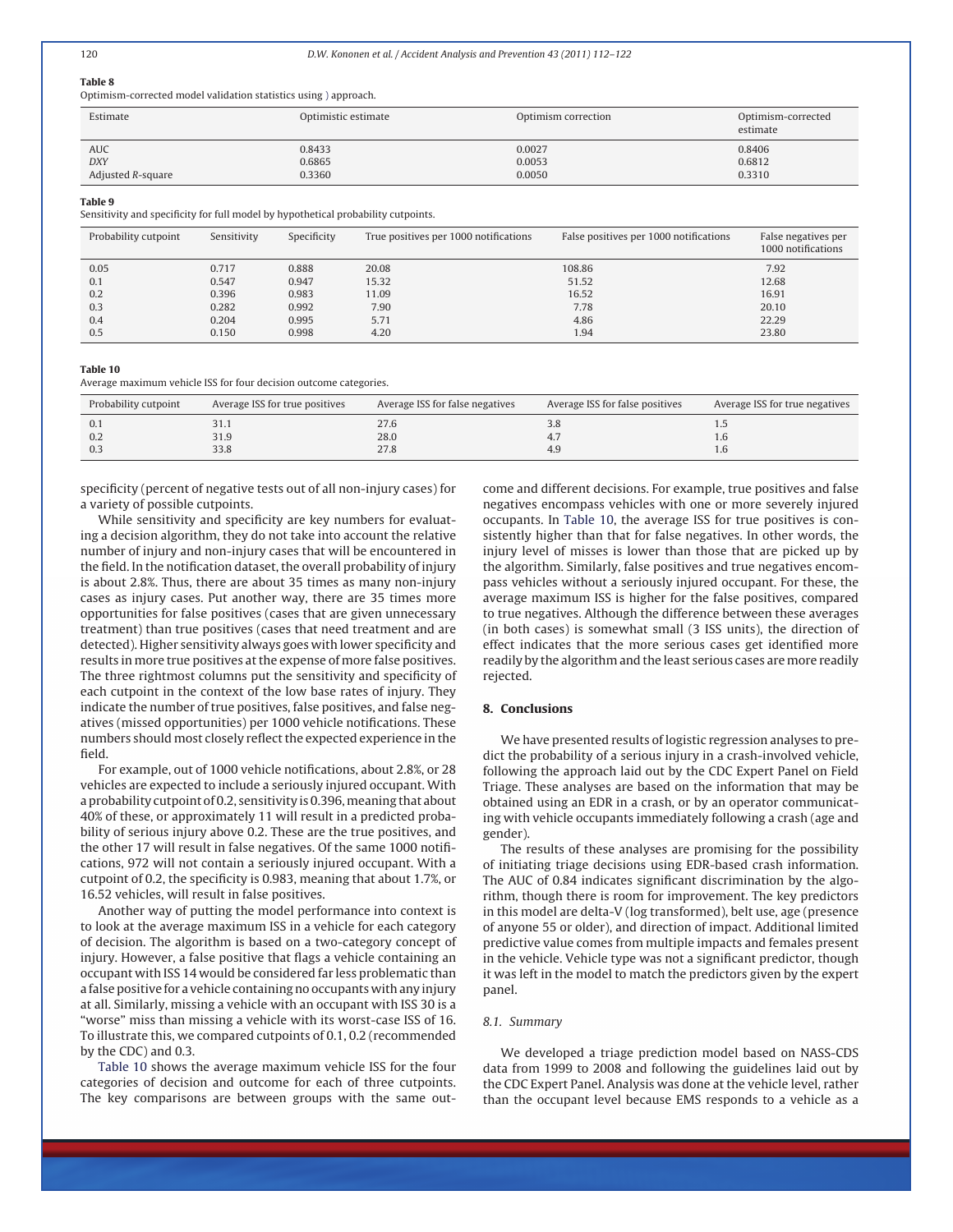unit (though treatment is ultimately at the individual level). The dependent measure was a binary variable indicating whether any occupant of a vehicle had an Injury Severity Score (ISS) of 15 or greater. Predictors included crash severity (delta-V), impact direction, vehicle type, belt use (coded as all belted vs. anyone unbelted), number of impacts (single vs. multiple), age (coded as all under 55 vs. anyone over 55), and gender (coded as all male vs. anyone female).

Logistic regression (accounting for NASS weights) was used to predict the probability of a vehicle containing an occupant with serious injury. The model fit reasonably well, and is particularly effective at weeding out many of the cases with the least potential for injury. The model itself predicts a continuous value of probability of injury, so it is up to others to choose a cutpoint that would be implemented in practice to differentiate between vehicles that meet criteria and vehicles that do not. We have presented some numbers to give context to different cutpoint choices. For example, a cutpoint of 0.1 will result in more false positives and fewer false negatives than a cutpoint of 0.3. However, the relative importance of these depends on costs that are outside the scope of this paper. Ultimately, the model shows promise for using the EDR to provide a fast first cut at identifying vehicles in injury-producing crashes.

#### 8.2. Scope of crash problem

The selection criteria used to obtain the study vehicle population (airbag deployed or delta-V > 15, model year 2000+, planar crash) resulted in 8679 observations, of which approximately 11.8% or 1026 vehicles had occupants with a reported ISS of 15 or greater. When weighted, these represent 2.8% of the population of vehicles in crashes meeting notification criteria. Annually, approximately 1.8 million vehicles are involved in planar crashes of at least 15 mph delta-V. Thus, the problem of triage – finding the 2.8% of these that need the most help – is significant.

#### 8.3. Non-significant predictors

Vehicle type was not a significant predictor  $(p > 0.05)$  of ISS 15+ injury. The presence of one or more females was a significant ( $p$  < 0.05) but weak predictor. Models fit without the Vehicle type and presence of one or more female variables were similar, in terms of such performance measures as AUC, sensitivity and specificity, to models that included these variables. From a statistical perspective, it makes little sense to include predictor variables that do not significantly contribute to the predicted outcome; however, these variables were left in the final predictive model to satisfy the preliminary requirements of the Expert Panel's Recommendations.

#### 8.4. Link from WinSmash to EDR

An important, but unverified, assumption in developing our predictive injury risk model is that the delta-V values for the principal direction of force recorded in the NASS-CDS dataset correspond to delta-V values for the principal direction of force recorded by recent model-year EDR systems. While previous work to correlate EDR-recorded delta-V values with measured delta-V values obtained from full frontal barrier tests indicates general agreement between the two measurement systems (Gabler et al., 2003; Niehoff and Gabler, 2006), additional studies are needed to more fully explore the relationship between NASS-CDS and EDR derived delta-V values. Significant biases or discrepancies between the two systems would require a statistical adjustment in the delta-V parameter.

#### 8.5. Choice of cutpoint

The CDC Expert Panel's initial recommendations for development of an injury risk algorithm specified a probability cutpoint of 0.2 to identify cases that warrant consideration as possible severe occupant injuries. This pre-specified probability cutpoint ignores both the data and the final model. Decision cutpoints should be data- and model-driven and capture the relative costs of both false positives and false negatives. An arbitrary probability cutpoint, even one specified from previous clinical experience to minimize the probability of false positives, does not make good statistical sense. Determination of the relative costs of both false positives and false negatives should be decided by expert clinicians, public health decision makers and other appropriate subject matter experts.

Our approach in presenting the results of the final predictive model is to provide a summary of the relative numbers of both types of errors associated with each of a range of possible decision cutpoints. We recommend that the final determination of which cutpoint to implement should be made by the public health decision maker community.

#### 8.6. Future—data for recalibration

The current model, derived from NASS-CDS data, is an initial effort to predict possible occupant severe injury risk in crashes that exceed specific selection criteria (i.e., airbag deployed or delta-V greater than 15 mph). The model is contingent upon the assumption that each predictor variable in the NASS-CDS database can be captured by the vehicle EDR system and possible additional information that may be obtained via voice communication with crash-involved vehicle occupants. This initial model needs to be refined and continually recalibrated to reflect real world information. In particular, it would be useful to have EDR information fully incorporated into the NASS-CDS database. At present, unprocessed EDR reports are only available for some cases.

#### 8.7. Future—role of ACN in triage

One of the critical issues to resolve in incorporating the EDR into the triage process is deciding what role the information and any algorithm should play. At present, information about the state of the vehicle and crash comprise the third tier of triage rules. Occupants who do not meet physiological (e.g., consciousness and blood pressure) or anatomical (e.g., broken bones) criteria for triage can be transported solely on the basis of having been in a severely damaged vehicle. These occupants may have sustained "silent/occult" internal injuries and should be evaluated by a physician as a precaution.

The EDR-based algorithm can play this same role, providing EMS with a fast, automated estimate of the potential for injury based solely on what happened to the vehicle. While this may be convenient, the greatest potential benefit of an EDR-based triage algorithm is in the speed with which the information is transmitted to dispatch. If the EDR-based algorithm is treated as Step 0, i.e., a factor in the initial allocation of emergency resources, it could provide substantial benefit in time savings and resource usage.

#### Appendix A. Multiple imputation

The SAS PROC MI and PROC MIANALYZE procedures were also used to derive imputed delta-V values and analyze the combined results obtained by multivariate logistic regression analysis of the imputed full and notification datasets. Four outliers were removed from the all-cases analysis and one outlier was removed from the notification analysis.